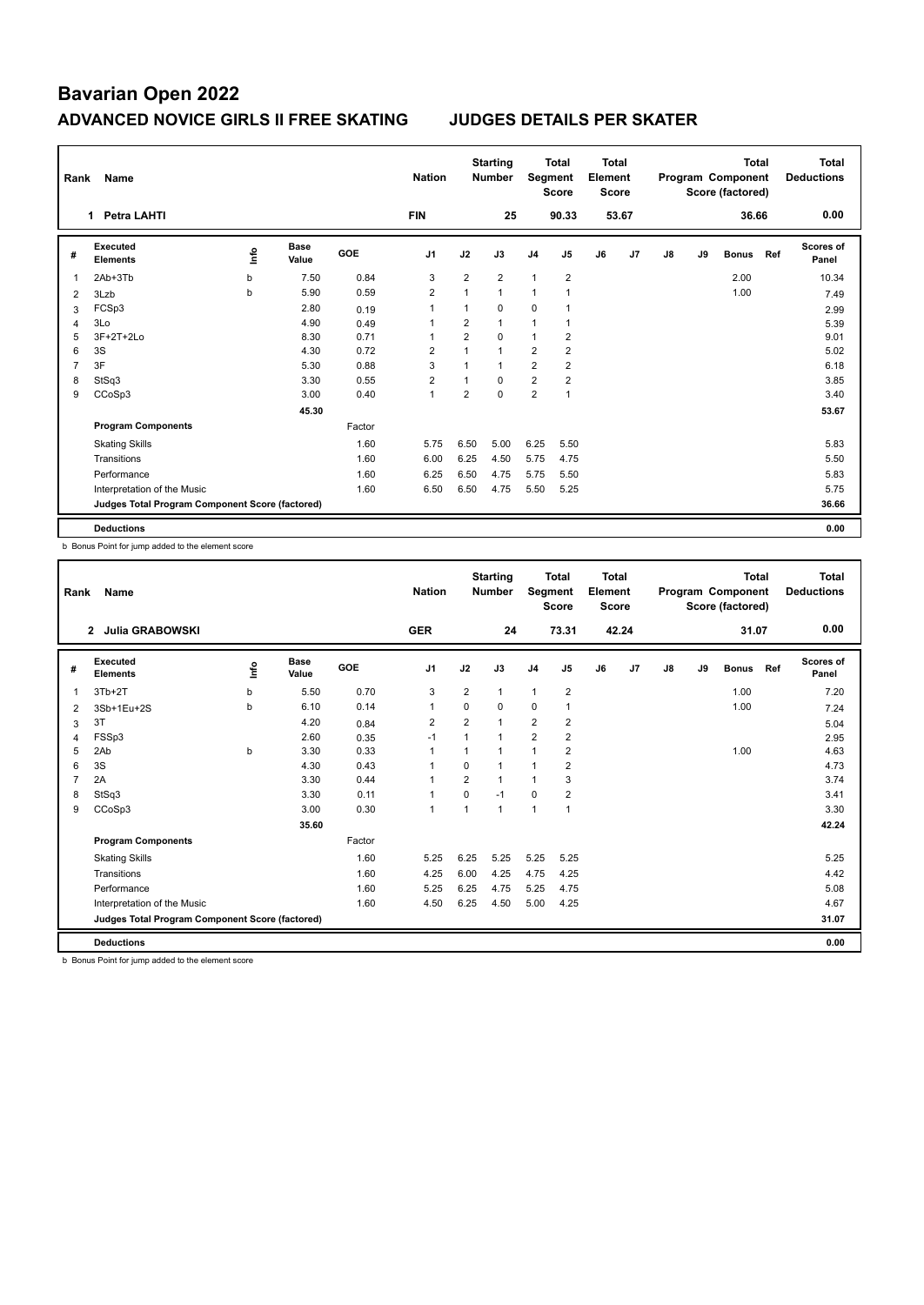| Rank | Name                                            |    |                      |            | <b>Nation</b>  |                | <b>Starting</b><br><b>Number</b> |                | <b>Total</b><br>Segment<br><b>Score</b> | Total<br>Element<br><b>Score</b> |       |    |    | <b>Total</b><br>Program Component<br>Score (factored) |     | <b>Total</b><br><b>Deductions</b> |
|------|-------------------------------------------------|----|----------------------|------------|----------------|----------------|----------------------------------|----------------|-----------------------------------------|----------------------------------|-------|----|----|-------------------------------------------------------|-----|-----------------------------------|
|      | <b>Barbora TYKALOVA</b><br>3                    |    |                      |            | <b>CZE</b>     |                | 20                               |                | 61.23                                   |                                  | 31.19 |    |    | 30.54                                                 |     | $-0.50$                           |
| #    | <b>Executed</b><br><b>Elements</b>              | ۴ů | <b>Base</b><br>Value | <b>GOE</b> | J <sub>1</sub> | J2             | J3                               | J <sub>4</sub> | J <sub>5</sub>                          | J6                               | J7    | J8 | J9 | <b>Bonus</b>                                          | Ref | Scores of<br>Panel                |
| 1    | 2Ab                                             | b  | 3.30                 | $-0.44$    | $-1$           | $-2$           | $-1$                             | $-1$           | $-2$                                    |                                  |       |    |    | 1.00                                                  |     | 3.86                              |
| 2    | 1F                                              |    | 0.50                 | $-0.02$    | $\mathbf 0$    | $\Omega$       | $\mathbf 0$                      | $-1$           | $-1$                                    |                                  |       |    |    |                                                       |     | 0.48                              |
| 3    | 3Lob+2T                                         | b  | 6.20                 | 0.49       | $\overline{1}$ | $\mathbf{1}$   | $\Omega$                         | $\mathbf{1}$   | $\mathbf{1}$                            |                                  |       |    |    | 1.00                                                  |     | 7.69                              |
| 4    | 3Tb                                             | b  | 4.20                 | $-1.68$    | $-4$           | $-4$           | -4                               | $-4$           | $-3$                                    |                                  |       |    |    | 1.00                                                  |     | 3.52                              |
| 5    | CCoSp3                                          |    | 3.00                 | 0.60       | $\overline{2}$ | $\mathbf{1}$   | $\overline{2}$                   | $\overline{2}$ | $\overline{2}$                          |                                  |       |    |    |                                                       |     | 3.60                              |
| 6    | 3Lo                                             |    | 4.90                 | 0.33       | 1              | $\overline{2}$ | $\Omega$                         | 1              | $\mathbf 0$                             |                                  |       |    |    |                                                       |     | 5.23                              |
| 7    | 3S                                              |    | 4.30                 | $-1.29$    | $-3$           | $-3$           | $-3$                             | $-4$           | $-3$                                    |                                  |       |    |    |                                                       |     | 3.01                              |
| 8    | StSq2                                           |    | 2.60                 | $-1.13$    | $-4$           | $-5$           | $-5$                             | $-4$           | $-4$                                    |                                  |       |    |    |                                                       |     | 1.47                              |
| 9    | FCCSp3                                          |    | 2.80                 | $-0.47$    | $-2$           | $\mathbf{1}$   | $-2$                             | $-1$           | $-2$                                    |                                  |       |    |    |                                                       |     | 2.33                              |
|      |                                                 |    | 31.80                |            |                |                |                                  |                |                                         |                                  |       |    |    |                                                       |     | 31.19                             |
|      | <b>Program Components</b>                       |    |                      | Factor     |                |                |                                  |                |                                         |                                  |       |    |    |                                                       |     |                                   |
|      | <b>Skating Skills</b>                           |    |                      | 1.60       | 5.25           | 5.50           | 4.75                             | 5.25           | 5.00                                    |                                  |       |    |    |                                                       |     | 5.17                              |
|      | Transitions                                     |    |                      | 1.60       | 4.25           | 5.25           | 4.25                             | 4.75           | 3.25                                    |                                  |       |    |    |                                                       |     | 4.42                              |
|      | Performance                                     |    |                      | 1.60       | 4.50           | 5.25           | 4.50                             | 5.25           | 4.25                                    |                                  |       |    |    |                                                       |     | 4.75                              |
|      | Interpretation of the Music                     |    |                      | 1.60       | 4.50           | 5.50           | 4.75                             | 5.00           | 3.50                                    |                                  |       |    |    |                                                       |     | 4.75                              |
|      | Judges Total Program Component Score (factored) |    |                      |            |                |                |                                  |                |                                         |                                  |       |    |    |                                                       |     | 30.54                             |
|      | <b>Deductions</b>                               |    | Falls:               | $-0.50$    |                |                |                                  |                |                                         |                                  |       |    |    |                                                       |     | $-0.50$                           |

b Bonus Point for jump added to the element score

| Rank           | <b>Name</b>                                     |         |                      |            | <b>Nation</b>  |          | <b>Starting</b><br><b>Number</b> | Segment        | <b>Total</b><br><b>Score</b> | <b>Total</b><br>Element<br><b>Score</b> |                |    |    | <b>Total</b><br>Program Component<br>Score (factored) |     | <b>Total</b><br><b>Deductions</b> |
|----------------|-------------------------------------------------|---------|----------------------|------------|----------------|----------|----------------------------------|----------------|------------------------------|-----------------------------------------|----------------|----|----|-------------------------------------------------------|-----|-----------------------------------|
|                | 4 Louisa BRAND                                  |         |                      |            | <b>GER</b>     |          | 19                               |                | 58.04                        |                                         | 29.33          |    |    | 29.21                                                 |     | $-0.50$                           |
| #              | Executed<br><b>Elements</b>                     | lnfo    | <b>Base</b><br>Value | <b>GOE</b> | J <sub>1</sub> | J2       | J3                               | J <sub>4</sub> | J5                           | J6                                      | J <sub>7</sub> | J8 | J9 | <b>Bonus</b>                                          | Ref | <b>Scores of</b><br>Panel         |
| $\overline{1}$ | 2Ab                                             | b       | 3.30                 | 0.11       | $\mathbf{1}$   | 0        | 1                                | $\mathbf 0$    | $\mathbf 0$                  |                                         |                |    |    | 1.00                                                  |     | 4.41                              |
| 2              | 3Sb+1Eu+2F                                      | b       | 6.60                 | 0.00       | 0              | 0        | 0                                | 0              | 0                            |                                         |                |    |    | 1.00                                                  |     | 7.60                              |
| 3              | CCoSp3                                          |         | 3.00                 | 0.20       |                | 0        | 1                                | 0              | $\mathbf{1}$                 |                                         |                |    |    |                                                       |     | 3.20                              |
| 4              | 3S<                                             | $\prec$ | 3.44                 | $-1.72$    | $-5$           | $-5$     | $-5$                             | $-5$           | $-5$                         |                                         |                |    |    |                                                       |     | 1.72                              |
| 5              | 2Lz                                             |         | 2.10                 | 0.00       | 0              | 0        | 0                                | $\mathbf 0$    | $\mathbf 0$                  |                                         |                |    |    |                                                       |     | 2.10                              |
| 6              | 1F                                              |         | 0.50                 | $-0.03$    | $-1$           | $\Omega$ | $\Omega$                         | $-1$           | -2                           |                                         |                |    |    |                                                       |     | 0.47                              |
| $\overline{7}$ | StSq3                                           |         | 3.30                 | 0.00       | $\Omega$       | $\Omega$ | $-2$                             | $\Omega$       | $\overline{2}$               |                                         |                |    |    |                                                       |     | 3.30                              |
| 8              | $2Lz+2T$                                        |         | 3.40                 | 0.14       | 0              | 1        | $\Omega$                         | $\overline{1}$ | 1                            |                                         |                |    |    |                                                       |     | 3.54                              |
| 9              | FCSp3                                           |         | 2.80                 | 0.19       | $\overline{1}$ | 0        | $\Omega$                         | 1              | $\mathbf{1}$                 |                                         |                |    |    |                                                       |     | 2.99                              |
|                |                                                 |         | 28.44                |            |                |          |                                  |                |                              |                                         |                |    |    |                                                       |     | 29.33                             |
|                | <b>Program Components</b>                       |         |                      | Factor     |                |          |                                  |                |                              |                                         |                |    |    |                                                       |     |                                   |
|                | <b>Skating Skills</b>                           |         |                      | 1.60       | 4.50           | 5.25     | 4.50                             | 5.25           | 5.25                         |                                         |                |    |    |                                                       |     | 5.00                              |
|                | Transitions                                     |         |                      | 1.60       | 4.50           | 5.00     | 4.00                             | 4.75           | 3.75                         |                                         |                |    |    |                                                       |     | 4.42                              |
|                | Performance                                     |         |                      | 1.60       | 4.25           | 5.00     | 4.25                             | 4.50           | 4.50                         |                                         |                |    |    |                                                       |     | 4.42                              |
|                | Interpretation of the Music                     |         |                      | 1.60       | 4.50           | 5.25     | 4.25                             | 4.50           | 4.25                         |                                         |                |    |    |                                                       |     | 4.42                              |
|                | Judges Total Program Component Score (factored) |         |                      |            |                |          |                                  |                |                              |                                         |                |    |    |                                                       |     | 29.21                             |
|                | <b>Deductions</b>                               |         | Falls:               | $-0.50$    |                |          |                                  |                |                              |                                         |                |    |    |                                                       |     | $-0.50$                           |

< Under-rotated jump b Bonus Point for jump added to the element score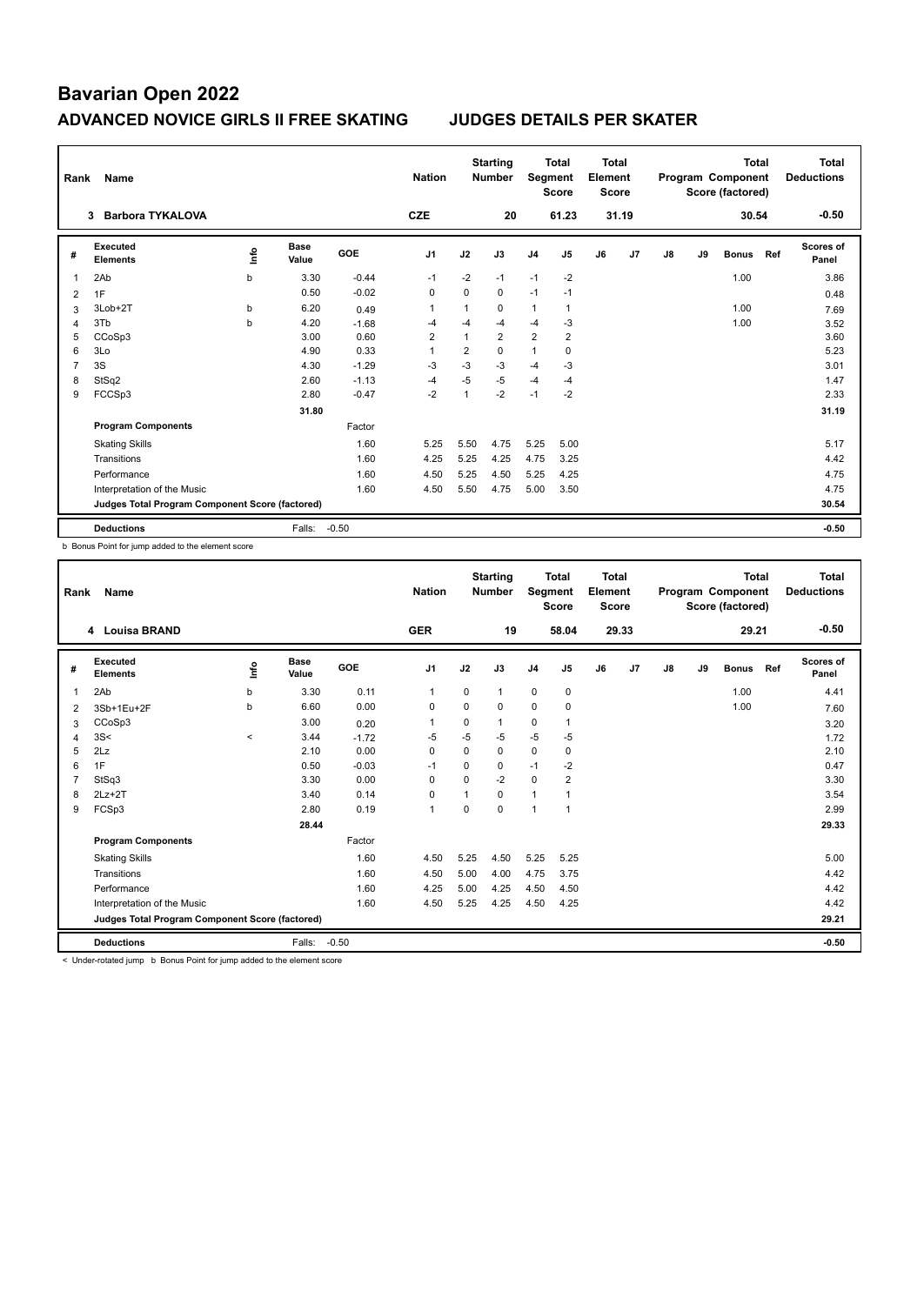| Rank | Name                                            |    |                      |            | <b>Nation</b>  |                | <b>Starting</b><br><b>Number</b> | Segment        | <b>Total</b><br><b>Score</b> | Total<br>Element<br><b>Score</b> |       |    |    | <b>Total</b><br>Program Component<br>Score (factored) |     | Total<br><b>Deductions</b> |
|------|-------------------------------------------------|----|----------------------|------------|----------------|----------------|----------------------------------|----------------|------------------------------|----------------------------------|-------|----|----|-------------------------------------------------------|-----|----------------------------|
|      | <b>Maya WERNER</b><br>5                         |    |                      |            | <b>GER</b>     |                | 17                               |                | 57.48                        |                                  | 29.09 |    |    | 28.39                                                 |     | 0.00                       |
| #    | <b>Executed</b><br><b>Elements</b>              | ۴ů | <b>Base</b><br>Value | <b>GOE</b> | J <sub>1</sub> | J2             | J3                               | J <sub>4</sub> | J5                           | J6                               | J7    | J8 | J9 | <b>Bonus</b>                                          | Ref | <b>Scores of</b><br>Panel  |
| 1    | $2Lz+2T$                                        |    | 3.40                 | 0.28       | $\overline{2}$ | $\mathbf{1}$   | $\mathbf{1}$                     | $\mathbf{1}$   | $\overline{2}$               |                                  |       |    |    |                                                       |     | 3.68                       |
| 2    | 2Ab                                             | b  | 3.30                 | 0.22       | $\overline{1}$ | $\mathbf{1}$   | $\mathbf{1}$                     | 0              | $\mathbf 0$                  |                                  |       |    |    | 1.00                                                  |     | 4.52                       |
| 3    | 2A                                              |    | 3.30                 | 0.11       | $\Omega$       | 1              | $\Omega$                         | 0              | $\overline{1}$               |                                  |       |    |    |                                                       |     | 3.41                       |
| 4    | $2F+2T+2Lo$                                     |    | 4.80                 | 0.12       | $\overline{1}$ |                | $\mathbf 0$                      | $\mathbf 0$    |                              |                                  |       |    |    |                                                       |     | 4.92                       |
| 5    | FSSp3                                           |    | 2.60                 | 0.26       | 1              |                | $\mathbf{1}$                     | 1              |                              |                                  |       |    |    |                                                       |     | 2.86                       |
| 6    | 2Lo                                             |    | 1.70                 | 0.11       | 0              |                | 1                                | 1              | 0                            |                                  |       |    |    |                                                       |     | 1.81                       |
| 7    | StSq2                                           |    | 2.60                 | 0.17       | $\Omega$       | $\mathbf{1}$   | $\overline{1}$                   | 0              |                              |                                  |       |    |    |                                                       |     | 2.77                       |
| 8    | 2F                                              |    | 1.80                 | 0.12       | 0              | $\mathbf 0$    | $\mathbf{1}$                     | $\mathbf{1}$   |                              |                                  |       |    |    |                                                       |     | 1.92                       |
| 9    | CCoSp3                                          |    | 3.00                 | 0.20       | $\overline{2}$ | $\overline{1}$ | $-1$                             | $\mathbf 0$    | $\mathbf{1}$                 |                                  |       |    |    |                                                       |     | 3.20                       |
|      |                                                 |    | 26.50                |            |                |                |                                  |                |                              |                                  |       |    |    |                                                       |     | 29.09                      |
|      | <b>Program Components</b>                       |    |                      | Factor     |                |                |                                  |                |                              |                                  |       |    |    |                                                       |     |                            |
|      | <b>Skating Skills</b>                           |    |                      | 1.60       | 4.75           | 5.00           | 4.75                             | 5.00           | 4.75                         |                                  |       |    |    |                                                       |     | 4.83                       |
|      | Transitions                                     |    |                      | 1.60       | 3.50           | 4.75           | 4.25                             | 4.50           | 3.50                         |                                  |       |    |    |                                                       |     | 4.08                       |
|      | Performance                                     |    |                      | 1.60       | 4.50           | 5.00           | 4.50                             | 4.75           | 4.25                         |                                  |       |    |    |                                                       |     | 4.58                       |
|      | Interpretation of the Music                     |    |                      | 1.60       | 4.25           | 5.25           | 4.25                             | 4.25           | 4.00                         |                                  |       |    |    |                                                       |     | 4.25                       |
|      | Judges Total Program Component Score (factored) |    |                      |            |                |                |                                  |                |                              |                                  |       |    |    |                                                       |     | 28.39                      |
|      | <b>Deductions</b>                               |    |                      |            |                |                |                                  |                |                              |                                  |       |    |    |                                                       |     | 0.00                       |

b Bonus Point for jump added to the element score

| Rank           | <b>Name</b>                                     |      |                      |            | <b>Nation</b>  |          | <b>Starting</b><br><b>Number</b> | Segment        | Total<br><b>Score</b> | Total<br>Element<br><b>Score</b> |                |               |    | <b>Total</b><br>Program Component<br>Score (factored) |     | Total<br><b>Deductions</b> |
|----------------|-------------------------------------------------|------|----------------------|------------|----------------|----------|----------------------------------|----------------|-----------------------|----------------------------------|----------------|---------------|----|-------------------------------------------------------|-----|----------------------------|
|                | <b>Valentina AREVALO-STERNHUBER</b><br>6        |      |                      |            | <b>GER</b>     |          | 23                               |                | 56.74                 |                                  | 27.14          |               |    | 29.60                                                 |     | 0.00                       |
| #              | Executed<br><b>Elements</b>                     | lnfo | <b>Base</b><br>Value | <b>GOE</b> | J <sub>1</sub> | J2       | J3                               | J <sub>4</sub> | J5                    | J6                               | J <sub>7</sub> | $\mathsf{J}8$ | J9 | <b>Bonus</b>                                          | Ref | <b>Scores of</b><br>Panel  |
| 1              | 2Aqb                                            | b    | 3.30                 | $-0.55$    | $-2$           | $-2$     | 1                                | $-1$           | $-2$                  |                                  |                |               |    | 1.00                                                  |     | 3.75                       |
| 2              | $2Lz+2Lo$                                       |      | 3.80                 | 0.00       | 0              | 0        | 0                                | $\mathbf 0$    | -2                    |                                  |                |               |    |                                                       |     | 3.80                       |
| 3              | 2Aq                                             | q    | 3.30                 | $-0.66$    | $-2$           | $-2$     | $-2$                             | $-2$           | $-3$                  |                                  |                |               |    |                                                       |     | 2.64                       |
| 4              | FCSSp3                                          |      | 2.60                 | 0.17       | $\overline{1}$ | $\Omega$ | 0                                | $\mathbf{1}$   | $\mathbf{1}$          |                                  |                |               |    |                                                       |     | 2.77                       |
| 5              | 2F                                              |      | 1.80                 | 0.00       | 1              | $\Omega$ | 0                                | $\mathbf 0$    | $\mathbf 0$           |                                  |                |               |    |                                                       |     | 1.80                       |
| 6              | $2F+2T+2Tq$                                     | q    | 4.40                 | $-0.42$    | $-2$           | $-3$     | $-2$                             | $-2$           | $-3$                  |                                  |                |               |    |                                                       |     | 3.98                       |
| $\overline{7}$ | CCoSp3                                          |      | 3.00                 | 0.00       | 0              | 1        | 0                                | $\mathbf 0$    | $-1$                  |                                  |                |               |    |                                                       |     | 3.00                       |
| 8              | StSq3                                           |      | 3.30                 | 0.00       | $\Omega$       | $\Omega$ | $\Omega$                         | $\Omega$       | 0                     |                                  |                |               |    |                                                       |     | 3.30                       |
| 9              | 2Lz                                             |      | 2.10                 | 0.00       | 0              | $\Omega$ | $\overline{1}$                   | $\Omega$       | $\Omega$              |                                  |                |               |    |                                                       |     | 2.10                       |
|                |                                                 |      | 27.60                |            |                |          |                                  |                |                       |                                  |                |               |    |                                                       |     | 27.14                      |
|                | <b>Program Components</b>                       |      |                      | Factor     |                |          |                                  |                |                       |                                  |                |               |    |                                                       |     |                            |
|                | <b>Skating Skills</b>                           |      |                      | 1.60       | 4.50           | 5.25     | 4.75                             | 4.75           | 4.25                  |                                  |                |               |    |                                                       |     | 4.67                       |
|                | Transitions                                     |      |                      | 1.60       | 4.25           | 5.00     | 4.50                             | 4.75           | 4.00                  |                                  |                |               |    |                                                       |     | 4.50                       |
|                | Performance                                     |      |                      | 1.60       | 4.75           | 5.00     | 4.75                             | 5.00           | 4.50                  |                                  |                |               |    |                                                       |     | 4.83                       |
|                | Interpretation of the Music                     |      |                      | 1.60       | 4.50           | 5.25     | 4.50                             | 4.50           | 4.25                  |                                  |                |               |    |                                                       |     | 4.50                       |
|                | Judges Total Program Component Score (factored) |      |                      |            |                |          |                                  |                |                       |                                  |                |               |    |                                                       |     | 29.60                      |
|                | <b>Deductions</b>                               |      |                      |            |                |          |                                  |                |                       |                                  |                |               |    |                                                       |     | 0.00                       |

q Jump landed on the quarter b Bonus Point for jump added to the element score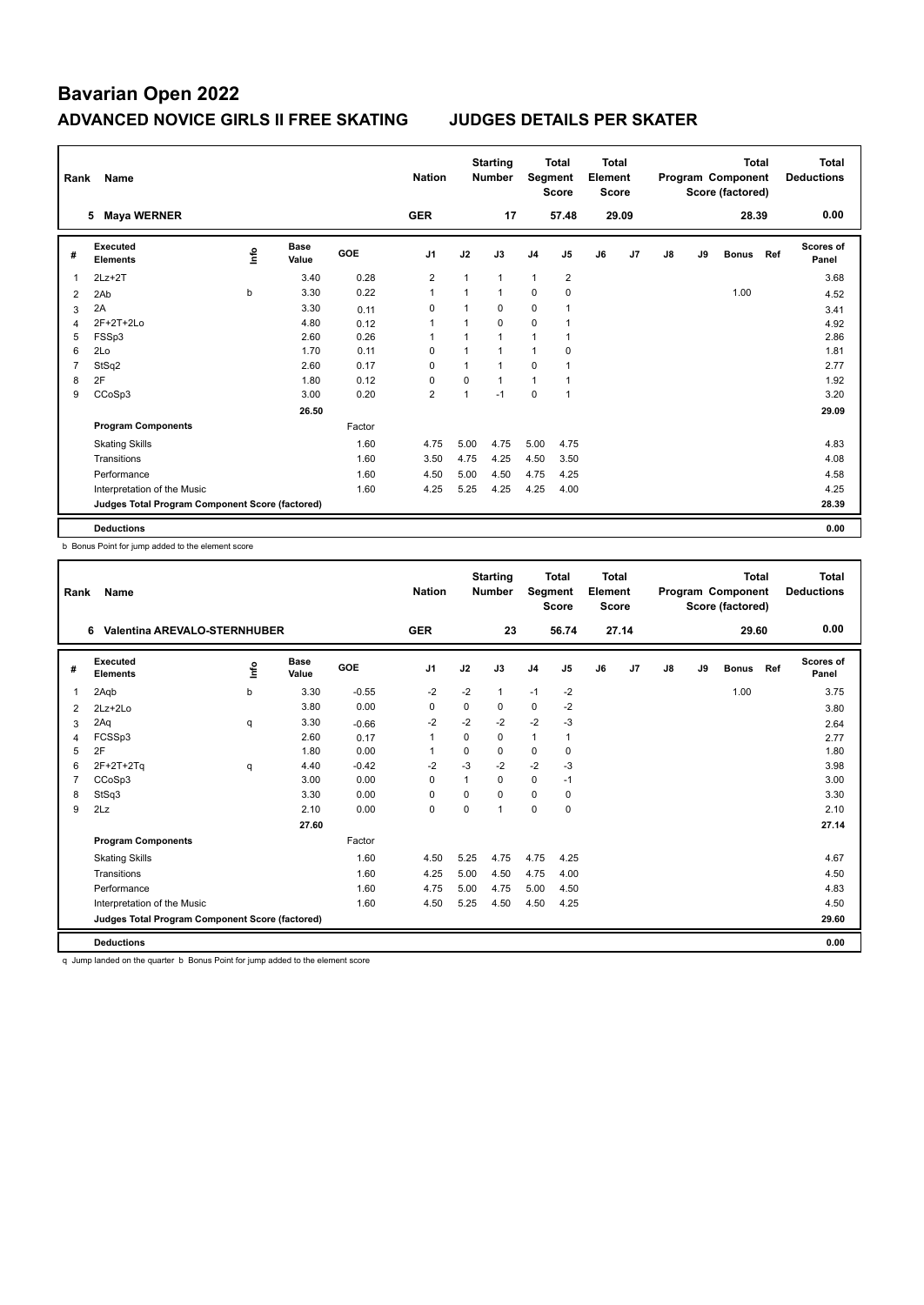| Rank           | Name                                            |                          |                      |            | <b>Nation</b>  |                | <b>Starting</b><br><b>Number</b> | Segment        | Total<br><b>Score</b> | Total<br>Element<br><b>Score</b> |       |    |    | <b>Total</b><br>Program Component<br>Score (factored) |     | <b>Total</b><br><b>Deductions</b> |
|----------------|-------------------------------------------------|--------------------------|----------------------|------------|----------------|----------------|----------------------------------|----------------|-----------------------|----------------------------------|-------|----|----|-------------------------------------------------------|-----|-----------------------------------|
|                | <b>Lison AGRAPART</b><br>$\overline{7}$         |                          |                      |            | <b>FRA</b>     |                | 16                               |                | 55.63                 |                                  | 27.47 |    |    | 28.66                                                 |     | $-0.50$                           |
| #              | Executed<br><b>Elements</b>                     | lnfo                     | <b>Base</b><br>Value | <b>GOE</b> | J <sub>1</sub> | J2             | J3                               | J <sub>4</sub> | J5                    | J6                               | J7    | J8 | J9 | <b>Bonus</b>                                          | Ref | Scores of<br>Panel                |
| 1              | 3S<                                             | $\prec$                  | 3.44                 | $-1.72$    | $-5$           | $-5$           | $-5$                             | $-5$           | $-5$                  |                                  |       |    |    |                                                       |     | 1.72                              |
| 2              | 2Ab+1Eu+3S<                                     | $\overline{\phantom{a}}$ | 7.24                 | $-1.03$    | $-3$           | $-3$           | $-2$                             | $-3$           | $-3$                  |                                  |       |    |    | 1.00                                                  |     | 7.21                              |
| 3              | 2A                                              |                          | 3.30                 | $-0.66$    | $-2$           | $-2$           | $-2$                             | $-2$           | $-2$                  |                                  |       |    |    |                                                       |     | 2.64                              |
| 4              | FSSp3                                           |                          | 2.60                 | $-0.09$    | $\Omega$       | $\Omega$       | $-2$                             | $\mathbf 0$    | $-1$                  |                                  |       |    |    |                                                       |     | 2.51                              |
| 5              | StSq2                                           |                          | 2.60                 | 0.09       | $\Omega$       | 1              | $-2$                             | $\Omega$       | -1                    |                                  |       |    |    |                                                       |     | 2.69                              |
| 6              | 2Lz                                             |                          | 2.10                 | 0.07       | 0              | $\Omega$       | 1                                | $\overline{1}$ | 0                     |                                  |       |    |    |                                                       |     | 2.17                              |
| $\overline{7}$ | $2Lz+2T$                                        |                          | 3.40                 | 0.21       | $\mathbf{1}$   | $\mathbf{1}$   | 1                                | $\mathbf{1}$   | $\overline{1}$        |                                  |       |    |    |                                                       |     | 3.61                              |
| 8              | 2F!                                             |                          | 1.80                 | $-0.18$    | $-1$           | $-1$           | $-2$                             | $-1$           | 0                     |                                  |       |    |    |                                                       |     | 1.62                              |
| 9              | CCoSp3                                          |                          | 3.00                 | 0.30       | $\Omega$       | $\overline{1}$ | 1                                | 2              | $\overline{1}$        |                                  |       |    |    |                                                       |     | 3.30                              |
|                |                                                 |                          | 29.48                |            |                |                |                                  |                |                       |                                  |       |    |    |                                                       |     | 27.47                             |
|                | <b>Program Components</b>                       |                          |                      | Factor     |                |                |                                  |                |                       |                                  |       |    |    |                                                       |     |                                   |
|                | <b>Skating Skills</b>                           |                          |                      | 1.60       | 4.25           | 4.75           | 4.50                             | 5.00           | 4.50                  |                                  |       |    |    |                                                       |     | 4.58                              |
|                | Transitions                                     |                          |                      | 1.60       | 4.25           | 4.50           | 4.25                             | 4.75           | 4.00                  |                                  |       |    |    |                                                       |     | 4.33                              |
|                | Performance                                     |                          |                      | 1.60       | 4.00           | 4.75           | 4.25                             | 4.75           | 4.50                  |                                  |       |    |    |                                                       |     | 4.50                              |
|                | Interpretation of the Music                     |                          |                      | 1.60       | 4.00           | 4.75           | 4.50                             | 5.00           | 4.25                  |                                  |       |    |    |                                                       |     | 4.50                              |
|                | Judges Total Program Component Score (factored) |                          |                      |            |                |                |                                  |                |                       |                                  |       |    |    |                                                       |     | 28.66                             |
|                | <b>Deductions</b>                               |                          | Falls:               | $-0.50$    |                |                |                                  |                |                       |                                  |       |    |    |                                                       |     | $-0.50$                           |

< Under-rotated jump ! Not clear edge b Bonus Point for jump added to the element score

| Rank | Name                                            |          |                      |         | <b>Nation</b>  |          | <b>Starting</b><br><b>Number</b> | Segment        | <b>Total</b><br><b>Score</b> | <b>Total</b><br>Element<br><b>Score</b> |       |               |    | <b>Total</b><br>Program Component<br>Score (factored) | <b>Total</b><br><b>Deductions</b> |
|------|-------------------------------------------------|----------|----------------------|---------|----------------|----------|----------------------------------|----------------|------------------------------|-----------------------------------------|-------|---------------|----|-------------------------------------------------------|-----------------------------------|
|      | <b>Sarah PESCH</b><br>8                         |          |                      |         | <b>GER</b>     |          | 21                               |                | 54.39                        |                                         | 22.62 |               |    | 32.27                                                 | $-0.50$                           |
| #    | Executed<br><b>Elements</b>                     | Info     | <b>Base</b><br>Value | GOE     | J <sub>1</sub> | J2       | J3                               | J <sub>4</sub> | J5                           | J6                                      | J7    | $\mathsf{J}8$ | J9 | Ref                                                   | Scores of<br>Panel                |
| 1    | 3Lo<<                                           | <<       | 1.70                 | $-0.74$ | -5             | $-4$     | $-4$                             | $-3$           | $-5$                         |                                         |       |               |    |                                                       | 0.96                              |
| 2    | 3S<                                             | $\prec$  | 3.44                 | $-1.61$ | -5             | $-4$     | $-4$                             | $-5$           | -5                           |                                         |       |               |    |                                                       | 1.83                              |
| 3    | 3S<<+REP                                        | <<       | 0.91                 | $-0.65$ | -5             | $-5$     | $-5$                             | $-5$           | $-5$                         |                                         |       |               |    |                                                       | 0.26                              |
| 4    | FCSp3                                           |          | 2.80                 | 0.19    | 2              | $\Omega$ | $\mathbf{1}$                     | 0              | 1                            |                                         |       |               |    |                                                       | 2.99                              |
| 5    | 2A<                                             | $\hat{}$ | 2.64                 | $-1.06$ | $-5$           | $-4$     | $-2$                             | $-3$           | $-5$                         |                                         |       |               |    |                                                       | 1.58                              |
| 6    | 2F+2T+2Lo                                       |          | 4.80                 | 0.06    | $\mathbf{1}$   | 1        | 0                                | $\mathbf 0$    | 0                            |                                         |       |               |    |                                                       | 4.86                              |
| 7    | $2Lz+2T$                                        |          | 3.40                 | 0.14    | -1             | $\Omega$ | $\overline{1}$                   | 0              | 1                            |                                         |       |               |    |                                                       | 3.54                              |
| 8    | StSq3                                           |          | 3.30                 | 0.55    | $\overline{2}$ | $\Omega$ | $\overline{1}$                   | $\overline{2}$ | 3                            |                                         |       |               |    |                                                       | 3.85                              |
| 9    | CCoSp2                                          |          | 2.50                 | 0.25    | $\mathbf{1}$   | 1        | 1                                | $\overline{1}$ | 1                            |                                         |       |               |    |                                                       | 2.75                              |
|      |                                                 |          | 25.49                |         |                |          |                                  |                |                              |                                         |       |               |    |                                                       | 22.62                             |
|      | <b>Program Components</b>                       |          |                      | Factor  |                |          |                                  |                |                              |                                         |       |               |    |                                                       |                                   |
|      | <b>Skating Skills</b>                           |          |                      | 1.60    | 5.00           | 5.50     | 4.75                             | 5.50           | 5.00                         |                                         |       |               |    |                                                       | 5.17                              |
|      | Transitions                                     |          |                      | 1.60    | 4.50           | 5.25     | 4.75                             | 5.50           | 4.50                         |                                         |       |               |    |                                                       | 4.83                              |
|      | Performance                                     |          |                      | 1.60    | 4.25           | 5.25     | 4.75                             | 5.50           | 4.75                         |                                         |       |               |    |                                                       | 4.92                              |
|      | Interpretation of the Music                     |          |                      | 1.60    | 5.00           | 5.50     | 4.50                             | 5.50           | 5.25                         |                                         |       |               |    |                                                       | 5.25                              |
|      | Judges Total Program Component Score (factored) |          |                      |         |                |          |                                  |                |                              |                                         |       |               |    |                                                       | 32.27                             |
|      | <b>Deductions</b>                               |          | Falls:               | $-0.50$ |                |          |                                  |                |                              |                                         |       |               |    |                                                       | $-0.50$                           |

< Under-rotated jump << Downgraded jump REP Jump repetition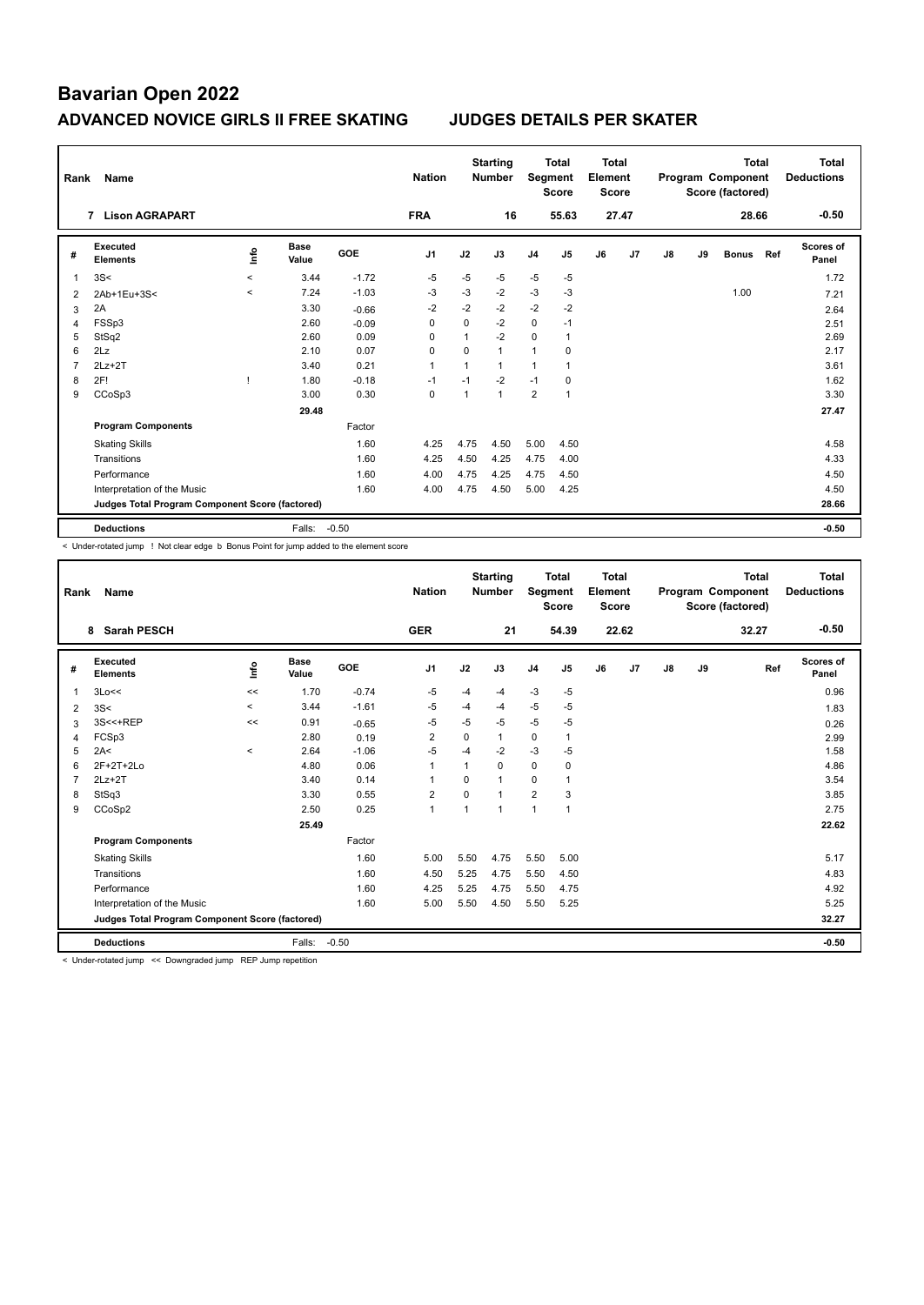| Rank           | Name                                            |         |                      |            | <b>Nation</b>  |                | <b>Starting</b><br><b>Number</b> | Segment        | <b>Total</b><br><b>Score</b> | Total<br>Element<br><b>Score</b> |       |    |    | <b>Total</b><br>Program Component<br>Score (factored) | Total<br><b>Deductions</b> |
|----------------|-------------------------------------------------|---------|----------------------|------------|----------------|----------------|----------------------------------|----------------|------------------------------|----------------------------------|-------|----|----|-------------------------------------------------------|----------------------------|
|                | Hanna KEIß<br>9                                 |         |                      |            | <b>GER</b>     |                | 18                               |                | 53.83                        |                                  | 22.77 |    |    | 31.06                                                 | 0.00                       |
| #              | Executed<br><b>Elements</b>                     | ۴ů      | <b>Base</b><br>Value | <b>GOE</b> | J <sub>1</sub> | J2             | J3                               | J <sub>4</sub> | J <sub>5</sub>               | J6                               | J7    | J8 | J9 | Ref                                                   | Scores of<br>Panel         |
| 1              | $3S<+2T$                                        | $\prec$ | 4.74                 | $-0.69$    | $-2$           | $-2$           | $-2$                             | $-2$           | $-3$                         |                                  |       |    |    |                                                       | 4.05                       |
| $\overline{2}$ | 3S<<                                            | <<      | 1.30                 | $-0.65$    | $-5$           | $-5$           | $-5$                             | $-5$           | $-5$                         |                                  |       |    |    |                                                       | 0.65                       |
| 3              | 2A<<                                            | <<      | 1.10                 | $-0.40$    | $-5$           | $-3$           | $-3$                             | $-3$           | $-5$                         |                                  |       |    |    |                                                       | 0.70                       |
| $\overline{4}$ | $2F+2T$                                         |         | 3.10                 | 0.06       | $\overline{1}$ | $\mathbf 0$    | $\mathbf{1}$                     | 0              | $\mathbf 0$                  |                                  |       |    |    |                                                       | 3.16                       |
| 5              | FCSp3                                           |         | 2.80                 | 0.47       | $\overline{2}$ | $\mathbf{1}$   | $\overline{2}$                   | $\Omega$       | $\overline{2}$               |                                  |       |    |    |                                                       | 3.27                       |
| 6              | 2F                                              |         | 1.80                 | 0.18       | 1              | $\Omega$       | $\mathbf{1}$                     | 1              |                              |                                  |       |    |    |                                                       | 1.98                       |
| $\overline{7}$ | StSq3                                           |         | 3.30                 | 0.55       | $\overline{1}$ | $\Omega$       | $\overline{2}$                   | $\overline{2}$ | $\overline{2}$               |                                  |       |    |    |                                                       | 3.85                       |
| 8              | 2Lo                                             |         | 1.70                 | 0.11       | $\mathbf 0$    | $\mathbf 0$    | $\mathbf{1}$                     | $\mathbf{1}$   | $\overline{1}$               |                                  |       |    |    |                                                       | 1.81                       |
| 9              | CCoSp3                                          |         | 3.00                 | 0.30       | $\mathbf{1}$   | $\overline{1}$ | $\overline{2}$                   | 1              | $-1$                         |                                  |       |    |    |                                                       | 3.30                       |
|                |                                                 |         | 22.84                |            |                |                |                                  |                |                              |                                  |       |    |    |                                                       | 22.77                      |
|                | <b>Program Components</b>                       |         |                      | Factor     |                |                |                                  |                |                              |                                  |       |    |    |                                                       |                            |
|                | <b>Skating Skills</b>                           |         |                      | 1.60       | 4.50           | 5.25           | 5.00                             | 5.25           | 5.00                         |                                  |       |    |    |                                                       | 5.08                       |
|                | Transitions                                     |         |                      | 1.60       | 4.50           | 5.00           | 4.50                             | 5.00           | 4.50                         |                                  |       |    |    |                                                       | 4.67                       |
|                | Performance                                     |         |                      | 1.60       | 4.75           | 5.00           | 4.75                             | 5.25           | 4.75                         |                                  |       |    |    |                                                       | 4.83                       |
|                | Interpretation of the Music                     |         |                      | 1.60       | 4.50           | 5.25           | 5.00                             | 5.00           | 4.50                         |                                  |       |    |    |                                                       | 4.83                       |
|                | Judges Total Program Component Score (factored) |         |                      |            |                |                |                                  |                |                              |                                  |       |    |    |                                                       | 31.06                      |
|                | <b>Deductions</b>                               |         |                      |            |                |                |                                  |                |                              |                                  |       |    |    |                                                       | 0.00                       |

< Under-rotated jump << Downgraded jump

| Rank | <b>Name</b>                                     |      |                      |         | <b>Nation</b>  |          | <b>Starting</b><br><b>Number</b> | Segment        | <b>Total</b><br><b>Score</b> | Total<br>Element<br><b>Score</b> |       |    |    | <b>Total</b><br>Program Component<br>Score (factored) |     | <b>Total</b><br><b>Deductions</b> |
|------|-------------------------------------------------|------|----------------------|---------|----------------|----------|----------------------------------|----------------|------------------------------|----------------------------------|-------|----|----|-------------------------------------------------------|-----|-----------------------------------|
| 10   | Zoe NIEDERBERGER                                |      |                      |         | <b>GER</b>     |          | 22                               |                | 52.54                        |                                  | 22.27 |    |    | 30.27                                                 |     | 0.00                              |
| #    | Executed<br><b>Elements</b>                     | ١nf٥ | <b>Base</b><br>Value | GOE     | J <sub>1</sub> | J2       | J3                               | J <sub>4</sub> | J5                           | J6                               | J7    | J8 | J9 | <b>Bonus</b>                                          | Ref | <b>Scores of</b><br>Panel         |
| 1    | $2F+2T$                                         |      | 3.10                 | 0.00    | $-1$           | 0        | 0                                | $\mathbf 0$    | 0                            |                                  |       |    |    |                                                       |     | 3.10                              |
| 2    | 2Ab                                             | b    | 3.30                 | $-1.10$ | $-3$           | $-4$     | $-3$                             | $-4$           | $-3$                         |                                  |       |    |    | 1.00                                                  |     | 3.20                              |
| 3    | 2A                                              |      | 3.30                 | $-1.54$ | $-2$           | $-5$     | $-5$                             | $-5$           | $-4$                         |                                  |       |    |    |                                                       |     | 1.76                              |
| 4    | FCSp2                                           |      | 2.30                 | $-0.08$ | 0              | 0        | $-1$                             | $-1$           | 0                            |                                  |       |    |    |                                                       |     | 2.22                              |
| 5    | 2Lo<<                                           | <<   | 0.50                 | $-0.25$ | $-5$           | $-5$     | $-5$                             | $-5$           | $-5$                         |                                  |       |    |    |                                                       |     | 0.25                              |
| 6    | $2F+2T$                                         |      | 3.10                 | 0.00    | $\Omega$       | $\Omega$ | $\Omega$                         | $\mathbf 0$    | 0                            |                                  |       |    |    |                                                       |     | 3.10                              |
|      | StSq3                                           |      | 3.30                 | 0.44    | $\mathbf{1}$   | $\Omega$ | $\overline{2}$                   | $\mathbf{1}$   | 2                            |                                  |       |    |    |                                                       |     | 3.74                              |
| 8    | 2Lo                                             |      | 1.70                 | 0.00    | 0              | $\Omega$ | 1                                | $\Omega$       | $\Omega$                     |                                  |       |    |    |                                                       |     | 1.70                              |
| 9    | CCoSp3                                          |      | 3.00                 | 0.20    | $\mathbf{1}$   | $\Omega$ | 0                                | $\mathbf{1}$   | 1                            |                                  |       |    |    |                                                       |     | 3.20                              |
|      |                                                 |      | 23.60                |         |                |          |                                  |                |                              |                                  |       |    |    |                                                       |     | 22.27                             |
|      | <b>Program Components</b>                       |      |                      | Factor  |                |          |                                  |                |                              |                                  |       |    |    |                                                       |     |                                   |
|      | <b>Skating Skills</b>                           |      |                      | 1.60    | 4.50           | 5.25     | 4.50                             | 5.00           | 4.50                         |                                  |       |    |    |                                                       |     | 4.67                              |
|      | Transitions                                     |      |                      | 1.60    | 4.50           | 5.00     | 4.25                             | 4.50           | 4.50                         |                                  |       |    |    |                                                       |     | 4.50                              |
|      | Performance                                     |      |                      | 1.60    | 5.00           | 5.00     | 4.50                             | 4.75           | 5.00                         |                                  |       |    |    |                                                       |     | 4.92                              |
|      | Interpretation of the Music                     |      |                      | 1.60    | 4.75           | 5.25     | 4.50                             | 5.00           | 4.75                         |                                  |       |    |    |                                                       |     | 4.83                              |
|      | Judges Total Program Component Score (factored) |      |                      |         |                |          |                                  |                |                              |                                  |       |    |    |                                                       |     | 30.27                             |
|      | <b>Deductions</b>                               |      |                      |         |                |          |                                  |                |                              |                                  |       |    |    |                                                       |     | 0.00                              |

<< Downgraded jump b Bonus Point for jump added to the element score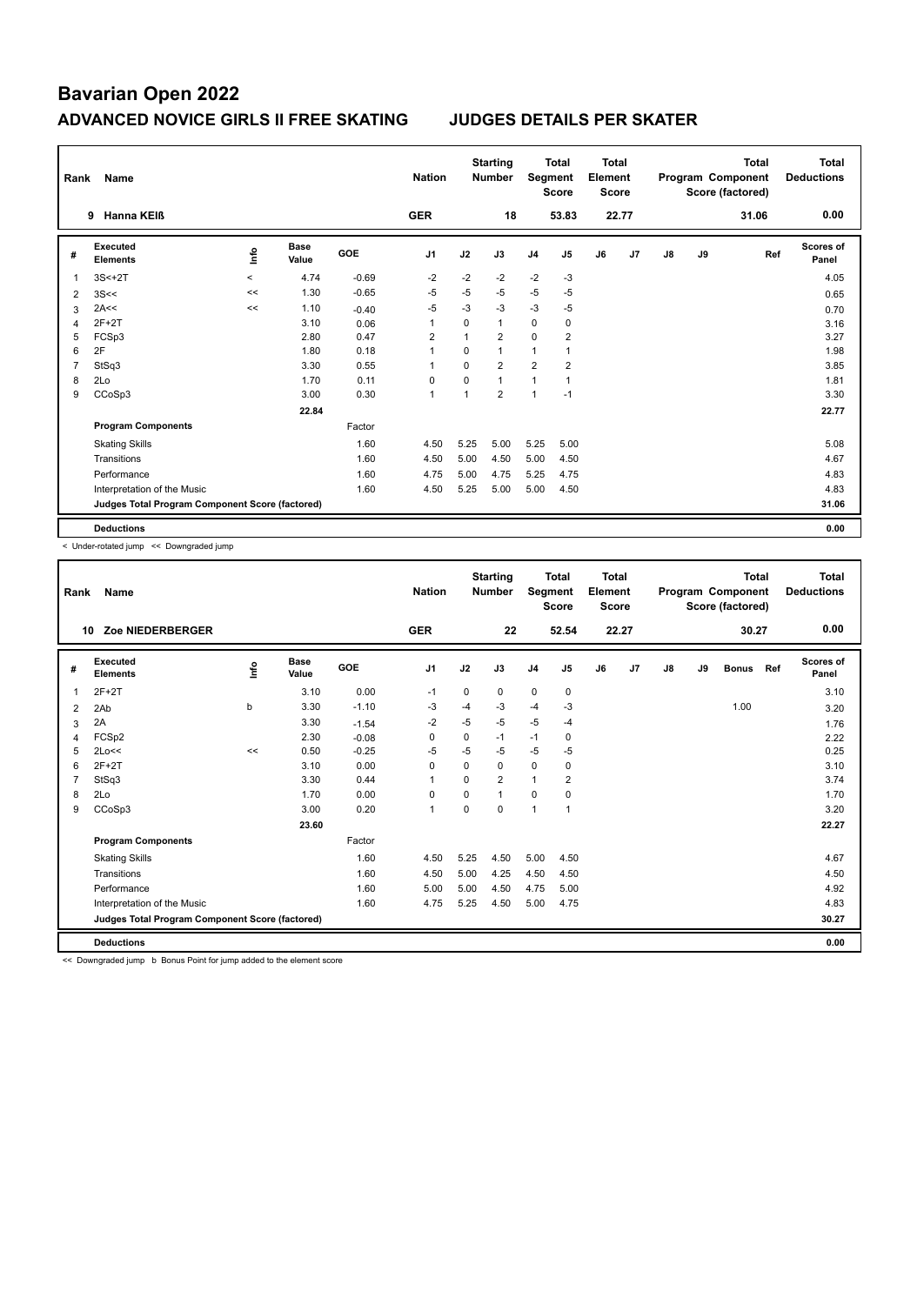| Rank | Name                                            |         |                      |            | <b>Nation</b>  |          | <b>Starting</b><br><b>Number</b> | Segment        | <b>Total</b><br><b>Score</b> | Total<br>Element<br><b>Score</b> |       |    |    | <b>Total</b><br>Program Component<br>Score (factored) |     | <b>Total</b><br><b>Deductions</b> |
|------|-------------------------------------------------|---------|----------------------|------------|----------------|----------|----------------------------------|----------------|------------------------------|----------------------------------|-------|----|----|-------------------------------------------------------|-----|-----------------------------------|
| 11   | <b>Maria KOLLMANNSBERGER</b>                    |         |                      |            | <b>GER</b>     |          | 15                               |                | 52.42                        |                                  | 25.32 |    |    | 27.60                                                 |     | $-0.50$                           |
| #    | <b>Executed</b><br><b>Elements</b>              | ۴ů      | <b>Base</b><br>Value | <b>GOE</b> | J <sub>1</sub> | J2       | J3                               | J <sub>4</sub> | J5                           | J6                               | J7    | J8 | J9 | <b>Bonus</b>                                          | Ref | Scores of<br>Panel                |
| 1    | 2Ab                                             | b       | 3.30                 | $-0.88$    | $-2$           | $-3$     | $-3$                             | $-2$           | $-3$                         |                                  |       |    |    | 1.00                                                  |     | 3.42                              |
| 2    | 2Lo                                             |         | 1.70                 | 0.17       | $\mathbf{1}$   | 0        | $\mathbf{1}$                     | $\mathbf{1}$   | $\mathbf{1}$                 |                                  |       |    |    |                                                       |     | 1.87                              |
| 3    | 2Lz+2T+2Lo                                      |         | 5.10                 | 0.00       | 0              | 0        | 0                                | 0              | 0                            |                                  |       |    |    |                                                       |     | 5.10                              |
| 4    | FCSSp3                                          |         | 2.60                 | 0.00       | $\Omega$       | $\Omega$ | $\Omega$                         | $\mathbf 0$    |                              |                                  |       |    |    |                                                       |     | 2.60                              |
| 5    | 2A<                                             | $\prec$ | 2.64                 | $-1.32$    | $-5$           | $-5$     | $-5$                             | $-5$           | $-5$                         |                                  |       |    |    |                                                       |     | 1.32                              |
| 6    | 2F                                              |         | 1.80                 | 0.00       | $\Omega$       | $\Omega$ | $\overline{2}$                   | 0              | $\mathbf 0$                  |                                  |       |    |    |                                                       |     | 1.80                              |
| 7    | StSq2                                           |         | 2.60                 | 0.00       | 0              | $\Omega$ | $-2$                             | 0              | 0                            |                                  |       |    |    |                                                       |     | 2.60                              |
| 8    | $2Lz+2T$                                        |         | 3.40                 | 0.21       | 1              |          | $\Omega$                         | 1              |                              |                                  |       |    |    |                                                       |     | 3.61                              |
| 9    | CCoSp3                                          |         | 3.00                 | 0.00       | 0              | $\Omega$ | $\Omega$                         | 0              | 0                            |                                  |       |    |    |                                                       |     | 3.00                              |
|      |                                                 |         | 26.14                |            |                |          |                                  |                |                              |                                  |       |    |    |                                                       |     | 25.32                             |
|      | <b>Program Components</b>                       |         |                      | Factor     |                |          |                                  |                |                              |                                  |       |    |    |                                                       |     |                                   |
|      | <b>Skating Skills</b>                           |         |                      | 1.60       | 4.50           | 4.50     | 4.25                             | 4.75           | 4.25                         |                                  |       |    |    |                                                       |     | 4.42                              |
|      | Transitions                                     |         |                      | 1.60       | 4.00           | 4.25     | 4.00                             | 4.50           | 3.75                         |                                  |       |    |    |                                                       |     | 4.08                              |
|      | Performance                                     |         |                      | 1.60       | 3.75           | 4.50     | 4.50                             | 4.50           | 4.00                         |                                  |       |    |    |                                                       |     | 4.33                              |
|      | Interpretation of the Music                     |         |                      | 1.60       | 4.25           | 4.50     | 4.50                             | 4.50           | 3.75                         |                                  |       |    |    |                                                       |     | 4.42                              |
|      | Judges Total Program Component Score (factored) |         |                      |            |                |          |                                  |                |                              |                                  |       |    |    |                                                       |     | 27.60                             |
|      | <b>Deductions</b>                               |         | Falls:               | $-0.50$    |                |          |                                  |                |                              |                                  |       |    |    |                                                       |     | $-0.50$                           |

< Under-rotated jump b Bonus Point for jump added to the element score

| Rank           | Name                                            |      |                      |        | <b>Nation</b>  |                | <b>Starting</b><br><b>Number</b> | Segment        | <b>Total</b><br><b>Score</b> | Total<br>Element<br><b>Score</b> |       |               |    | Total<br>Program Component<br>Score (factored) | <b>Total</b><br><b>Deductions</b> |
|----------------|-------------------------------------------------|------|----------------------|--------|----------------|----------------|----------------------------------|----------------|------------------------------|----------------------------------|-------|---------------|----|------------------------------------------------|-----------------------------------|
|                | <b>Heerang JUN</b><br>12                        |      |                      |        | <b>GER</b>     |                | 9                                |                | 51.85                        |                                  | 24.25 |               |    | 27.60                                          | 0.00                              |
| #              | Executed<br><b>Elements</b>                     | lnfo | <b>Base</b><br>Value | GOE    | J <sub>1</sub> | J2             | J3                               | J <sub>4</sub> | J5                           | J6                               | J7    | $\mathsf{J}8$ | J9 | Ref                                            | <b>Scores of</b><br>Panel         |
| $\mathbf{1}$   | 2F+2Lo+2T                                       |      | 4.80                 | 0.18   | 1              | 1              | 0                                | $\mathbf{1}$   | $\mathbf{1}$                 |                                  |       |               |    |                                                | 4.98                              |
| 2              | $2Lz+2T$                                        |      | 3.40                 | 0.14   | $\mathbf{1}$   | $\Omega$       | $\mathbf{1}$                     | $\overline{1}$ | 0                            |                                  |       |               |    |                                                | 3.54                              |
| 3              | 1A                                              |      | 1.10                 | 0.04   | 0              | 0              | 1                                | $\overline{2}$ | $\mathbf 0$                  |                                  |       |               |    |                                                | 1.14                              |
| $\overline{4}$ | CCoSp3                                          |      | 3.00                 | 0.20   | 2              | $\Omega$       | 0                                | $\overline{1}$ |                              |                                  |       |               |    |                                                | 3.20                              |
| 5              | 2Lz                                             |      | 2.10                 | 0.21   | 1              |                | 1                                | $\overline{1}$ |                              |                                  |       |               |    |                                                | 2.31                              |
| 6              | 2Lo                                             |      | 1.70                 | 0.06   | $\Omega$       | $\Omega$       | 1                                | $\mathbf{1}$   | $\Omega$                     |                                  |       |               |    |                                                | 1.76                              |
| 7              | 2F                                              |      | 1.80                 | 0.06   | 1              | 0              | 1                                | 0              | 0                            |                                  |       |               |    |                                                | 1.86                              |
| 8              | FSSp3                                           |      | 2.60                 | 0.00   | 0              | $\Omega$       | 1                                | $-1$           | 0                            |                                  |       |               |    |                                                | 2.60                              |
| 9              | StSq2                                           |      | 2.60                 | 0.26   | $\mathbf{1}$   | $\overline{ }$ | $\overline{2}$                   | $\mathbf 0$    | $\overline{1}$               |                                  |       |               |    |                                                | 2.86                              |
|                |                                                 |      | 23.10                |        |                |                |                                  |                |                              |                                  |       |               |    |                                                | 24.25                             |
|                | <b>Program Components</b>                       |      |                      | Factor |                |                |                                  |                |                              |                                  |       |               |    |                                                |                                   |
|                | <b>Skating Skills</b>                           |      |                      | 1.60   | 4.50           | 4.25           | 4.50                             | 4.25           | 4.25                         |                                  |       |               |    |                                                | 4.33                              |
|                | Transitions                                     |      |                      | 1.60   | 4.25           | 4.00           | 4.00                             | 4.25           | 4.00                         |                                  |       |               |    |                                                | 4.08                              |
|                | Performance                                     |      |                      | 1.60   | 4.50           | 4.00           | 4.50                             | 4.25           | 4.75                         |                                  |       |               |    |                                                | 4.42                              |
|                | Interpretation of the Music                     |      |                      | 1.60   | 5.00           | 4.25           | 4.50                             | 4.00           | 4.50                         |                                  |       |               |    |                                                | 4.42                              |
|                | Judges Total Program Component Score (factored) |      |                      |        |                |                |                                  |                |                              |                                  |       |               |    |                                                | 27.60                             |
|                | <b>Deductions</b>                               |      |                      |        |                |                |                                  |                |                              |                                  |       |               |    |                                                | 0.00                              |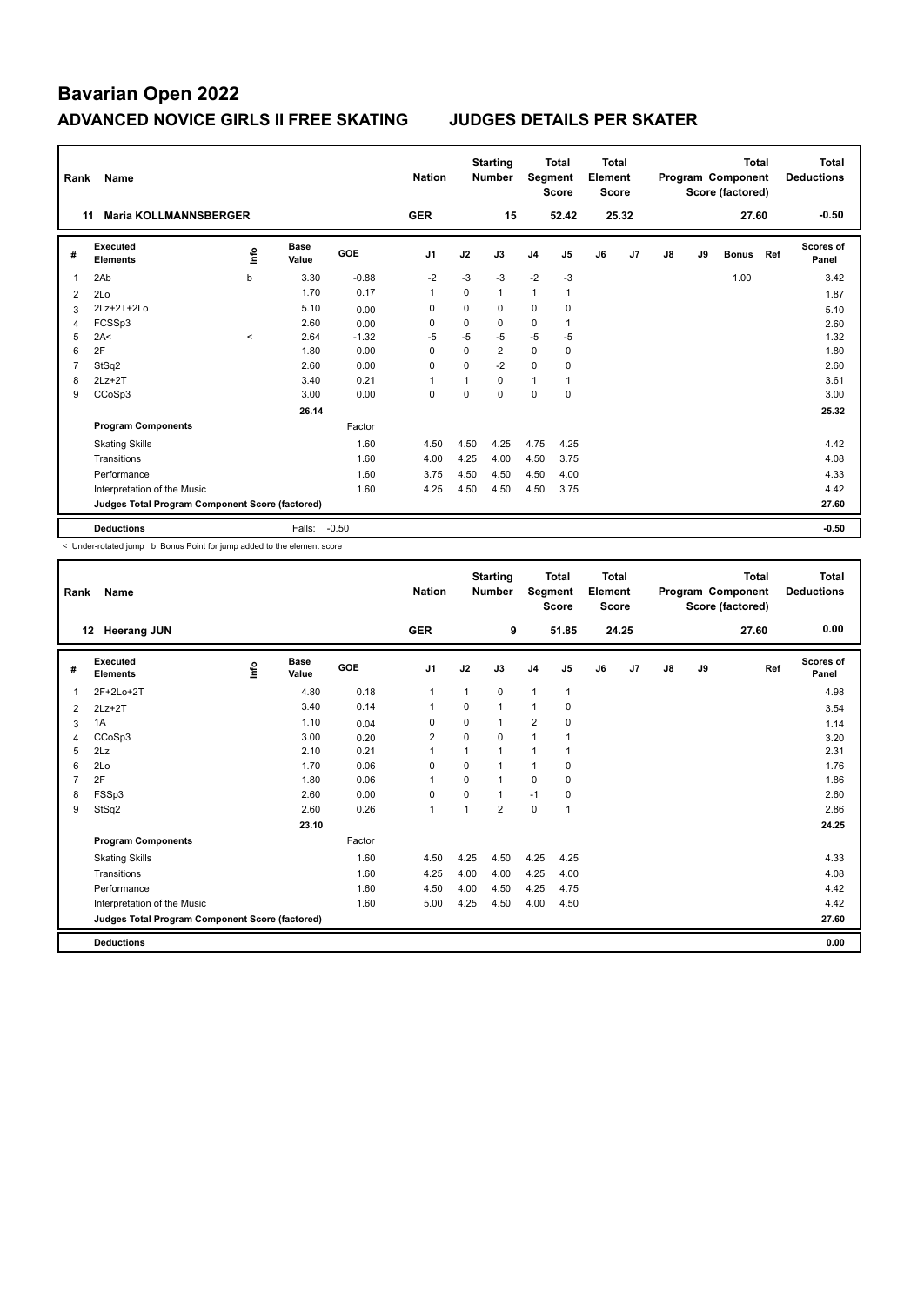| Rank | Name                                            |   |                      |            | <b>Nation</b>  |          | <b>Starting</b><br><b>Number</b> | Segment        | <b>Total</b><br><b>Score</b> | Total<br>Element<br><b>Score</b> |       |    |    | <b>Total</b><br>Program Component<br>Score (factored) |     | <b>Total</b><br><b>Deductions</b> |
|------|-------------------------------------------------|---|----------------------|------------|----------------|----------|----------------------------------|----------------|------------------------------|----------------------------------|-------|----|----|-------------------------------------------------------|-----|-----------------------------------|
|      | <b>Clara REININGER</b><br>13                    |   |                      |            | <b>FRA</b>     |          | 14                               |                | 51.55                        |                                  | 24.46 |    |    | 27.59                                                 |     | $-0.50$                           |
| #    | Executed<br><b>Elements</b>                     | ۴ | <b>Base</b><br>Value | <b>GOE</b> | J <sub>1</sub> | J2       | J3                               | J <sub>4</sub> | J5                           | J6                               | J7    | J8 | J9 | <b>Bonus</b>                                          | Ref | <b>Scores of</b><br>Panel         |
| 1    | 2Ab                                             | b | 3.30                 | $-0.88$    | $-3$           | $-4$     | $-2$                             | $-2$           | $-3$                         |                                  |       |    |    | 1.00                                                  |     | 3.42                              |
| 2    | 2Lz+1Eu+2S                                      |   | 3.90                 | 0.00       | 0              | 0        | $-1$                             | 0              | 0                            |                                  |       |    |    |                                                       |     | 3.90                              |
| 3    | 2Aq                                             | q | 3.30                 | $-1.65$    | $-5$           | $-5$     | $-5$                             | $-5$           | $-5$                         |                                  |       |    |    |                                                       |     | 1.65                              |
| 4    | CCoSp3                                          |   | 3.00                 | 0.50       | $\overline{2}$ | 1        | $\mathbf{1}$                     | $\overline{2}$ | $\overline{2}$               |                                  |       |    |    |                                                       |     | 3.50                              |
| 5    | $2Lz + 2T$                                      |   | 3.40                 | 0.14       | $\overline{1}$ | $\Omega$ | 1                                | $\mathbf{1}$   | $\mathbf 0$                  |                                  |       |    |    |                                                       |     | 3.54                              |
| 6    | 2Lo                                             |   | 1.70                 | 0.11       | $\overline{1}$ | 0        | $\mathbf{1}$                     | 1              | 0                            |                                  |       |    |    |                                                       |     | 1.81                              |
| 7    | 2Lo                                             |   | 1.70                 | 0.00       | 0              | $\Omega$ | 0                                | 0              | 0                            |                                  |       |    |    |                                                       |     | 1.70                              |
| 8    | StSq2                                           |   | 2.60                 | 0.00       | $\overline{1}$ | $\Omega$ | $-2$                             | 0              | 0                            |                                  |       |    |    |                                                       |     | 2.60                              |
| 9    | FSSp3                                           |   | 2.60                 | $-0.26$    | $-1$           | 0        | $-2$                             | $-2$           |                              |                                  |       |    |    |                                                       |     | 2.34                              |
|      |                                                 |   | 25.50                |            |                |          |                                  |                |                              |                                  |       |    |    |                                                       |     | 24.46                             |
|      | <b>Program Components</b>                       |   |                      | Factor     |                |          |                                  |                |                              |                                  |       |    |    |                                                       |     |                                   |
|      | <b>Skating Skills</b>                           |   |                      | 1.60       | 4.75           | 4.50     | 4.50                             | 4.75           | 4.00                         |                                  |       |    |    |                                                       |     | 4.58                              |
|      | Transitions                                     |   |                      | 1.60       | 4.25           | 4.25     | 4.00                             | 4.00           | 3.50                         |                                  |       |    |    |                                                       |     | 4.08                              |
|      | Performance                                     |   |                      | 1.60       | 4.50           | 4.25     | 4.50                             | 4.00           | 4.00                         |                                  |       |    |    |                                                       |     | 4.25                              |
|      | Interpretation of the Music                     |   |                      | 1.60       | 4.50           | 4.50     | 4.25                             | 4.25           | 3.50                         |                                  |       |    |    |                                                       |     | 4.33                              |
|      | Judges Total Program Component Score (factored) |   |                      |            |                |          |                                  |                |                              |                                  |       |    |    |                                                       |     | 27.59                             |
|      | <b>Deductions</b>                               |   | Falls:               | $-0.50$    |                |          |                                  |                |                              |                                  |       |    |    |                                                       |     | $-0.50$                           |

q Jump landed on the quarter b Bonus Point for jump added to the element score

| Rank | <b>Name</b>                                     |       |                      |         | <b>Nation</b> |          | <b>Starting</b><br><b>Number</b> | Segment        | <b>Total</b><br><b>Score</b> | Total<br>Element<br><b>Score</b> |       |               |    | <b>Total</b><br>Program Component<br>Score (factored) | <b>Total</b><br><b>Deductions</b> |
|------|-------------------------------------------------|-------|----------------------|---------|---------------|----------|----------------------------------|----------------|------------------------------|----------------------------------|-------|---------------|----|-------------------------------------------------------|-----------------------------------|
|      | Aliyah ACKERMANN<br>14                          |       |                      |         | <b>GER</b>    |          | 13                               |                | 49.22                        |                                  | 22.29 |               |    | 26.93                                                 | 0.00                              |
| #    | Executed<br><b>Elements</b>                     | Linfo | <b>Base</b><br>Value | GOE     | J1            | J2       | J3                               | J <sub>4</sub> | J5                           | J6                               | J7    | $\mathsf{J}8$ | J9 | Ref                                                   | <b>Scores of</b><br>Panel         |
| 1    | 2Lz+2T+2Lo                                      |       | 5.10                 | 0.07    | 0             | 1        | 0                                | $\mathbf{1}$   | 0                            |                                  |       |               |    |                                                       | 5.17                              |
| 2    | 2S                                              |       | 1.30                 | 0.00    | 0             | $\Omega$ | 1                                | $\mathbf 0$    | 0                            |                                  |       |               |    |                                                       | 1.30                              |
| 3    | 2F                                              |       | 1.80                 | 0.12    | 1             | 0        | 1                                | $\overline{1}$ | 0                            |                                  |       |               |    |                                                       | 1.92                              |
| 4    | CCoSp2V                                         |       | 1.88                 | 0.13    | 0             | 1        | $\mathbf{1}$                     | 1              | 0                            |                                  |       |               |    |                                                       | 2.01                              |
| 5    | 1A                                              |       | 1.10                 | 0.00    | 0             | $\Omega$ | $\mathbf{1}$                     | $\mathbf 0$    | $\mathbf 0$                  |                                  |       |               |    |                                                       | 1.10                              |
| 6    | $2Lz + 2T$                                      |       | 3.40                 | 0.00    | $\Omega$      | $\Omega$ | $\Omega$                         | $\mathbf 0$    | 0                            |                                  |       |               |    |                                                       | 3.40                              |
|      | FCSSp3                                          |       | 2.60                 | $-0.43$ | $-1$          | $-1$     | $-3$                             | $-2$           | $-2$                         |                                  |       |               |    |                                                       | 2.17                              |
| 8    | StSq3                                           |       | 3.30                 | 0.00    | 0             | $\Omega$ | 0                                | 0              | 0                            |                                  |       |               |    |                                                       | 3.30                              |
| 9    | 2F                                              |       | 1.80                 | 0.12    | $\mathbf{1}$  | $\Omega$ | $\mathbf{1}$                     | $\overline{1}$ | $\mathbf 0$                  |                                  |       |               |    |                                                       | 1.92                              |
|      |                                                 |       | 22.28                |         |               |          |                                  |                |                              |                                  |       |               |    |                                                       | 22.29                             |
|      | <b>Program Components</b>                       |       |                      | Factor  |               |          |                                  |                |                              |                                  |       |               |    |                                                       |                                   |
|      | <b>Skating Skills</b>                           |       |                      | 1.60    | 4.50          | 4.25     | 4.25                             | 4.25           | 3.75                         |                                  |       |               |    |                                                       | 4.25                              |
|      | Transitions                                     |       |                      | 1.60    | 4.25          | 4.00     | 4.00                             | 4.25           | 3.50                         |                                  |       |               |    |                                                       | 4.08                              |
|      | Performance                                     |       |                      | 1.60    | 4.25          | 4.25     | 4.25                             | 4.25           | 4.50                         |                                  |       |               |    |                                                       | 4.25                              |
|      | Interpretation of the Music                     |       |                      | 1.60    | 4.50          | 4.25     | 4.25                             | 4.00           | 4.25                         |                                  |       |               |    |                                                       | 4.25                              |
|      | Judges Total Program Component Score (factored) |       |                      |         |               |          |                                  |                |                              |                                  |       |               |    |                                                       | 26.93                             |
|      | <b>Deductions</b>                               |       |                      |         |               |          |                                  |                |                              |                                  |       |               |    |                                                       | 0.00                              |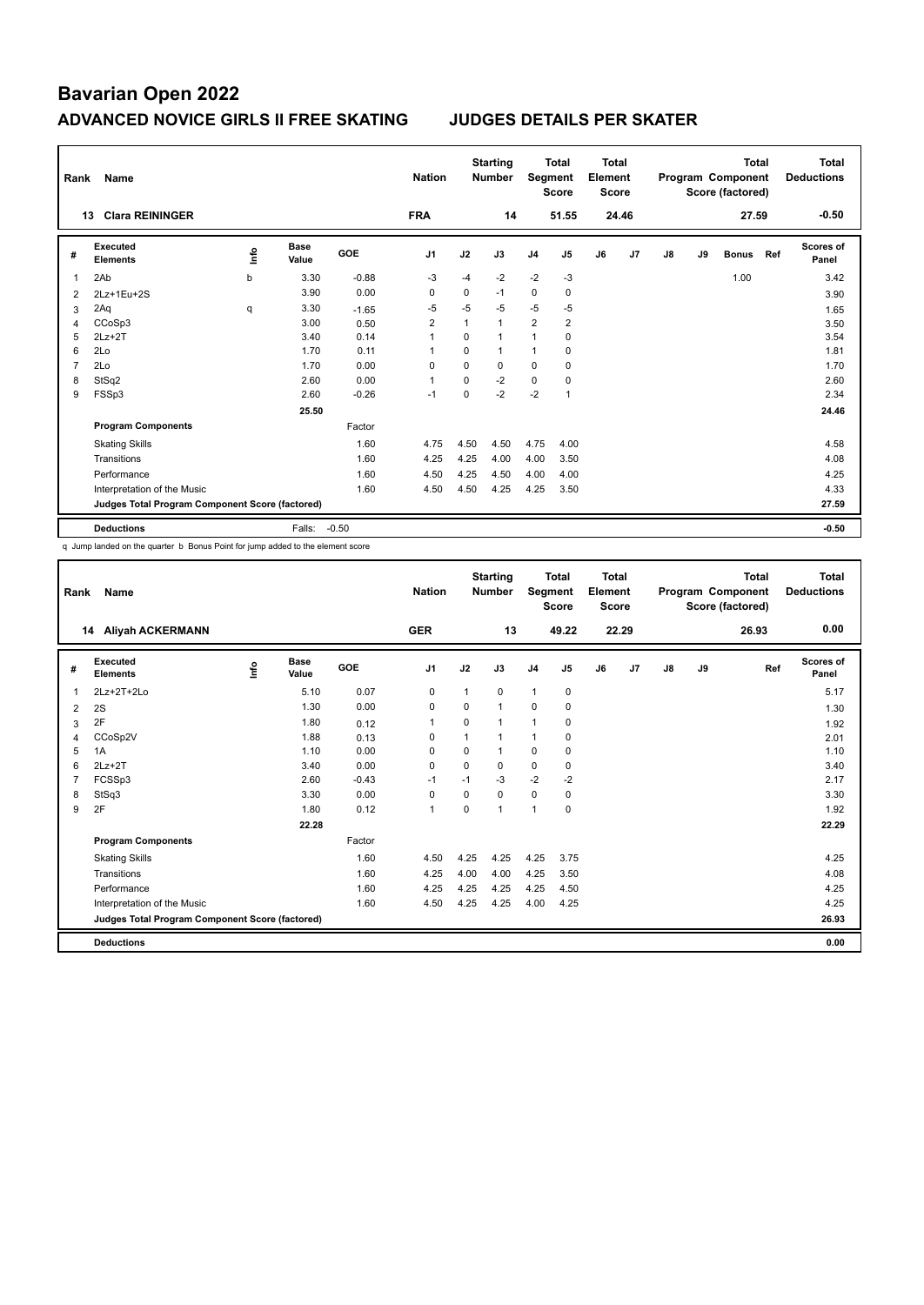| Rank           | Name                                            |    |                      |            | <b>Nation</b>  |          | <b>Starting</b><br><b>Number</b> | Segment        | <b>Total</b><br><b>Score</b> | <b>Total</b><br>Element<br><b>Score</b> |       |    |    | <b>Total</b><br>Program Component<br>Score (factored) |     | <b>Total</b><br><b>Deductions</b> |
|----------------|-------------------------------------------------|----|----------------------|------------|----------------|----------|----------------------------------|----------------|------------------------------|-----------------------------------------|-------|----|----|-------------------------------------------------------|-----|-----------------------------------|
|                | <b>Luana KRICH</b><br>15                        |    |                      |            | <b>GER</b>     |          | 3                                |                | 48.54                        |                                         | 23.71 |    |    | 25.33                                                 |     | $-0.50$                           |
| #              | Executed<br><b>Elements</b>                     | ۴ů | <b>Base</b><br>Value | <b>GOE</b> | J <sub>1</sub> | J2       | J3                               | J <sub>4</sub> | J <sub>5</sub>               | J6                                      | J7    | J8 | J9 | <b>Bonus</b>                                          | Ref | <b>Scores of</b><br>Panel         |
| 1              | 2Ab                                             | b  | 3.30                 | $-0.44$    | $-1$           | $-2$     | $-1$                             | $-2$           | $-1$                         |                                         |       |    |    | 1.00                                                  |     | 3.86                              |
| 2              | 2Lo                                             |    | 1.70                 | 0.06       | 0              | 0        | $\mathbf{1}$                     | 1              | 0                            |                                         |       |    |    |                                                       |     | 1.76                              |
| 3              | 2A                                              |    | 3.30                 | $-1.65$    | $-5$           | $-5$     | -4                               | $-5$           | $-5$                         |                                         |       |    |    |                                                       |     | 1.65                              |
| 4              | $2Lz+2T$                                        |    | 3.40                 | $-0.21$    | $-1$           | $-1$     | $-1$                             | 0              | $-1$                         |                                         |       |    |    |                                                       |     | 3.19                              |
| 5              | CCoSp3                                          |    | 3.00                 | 0.20       | $\overline{1}$ | $\Omega$ | $\Omega$                         | $\mathbf{1}$   | $\overline{1}$               |                                         |       |    |    |                                                       |     | 3.20                              |
| 6              | StSq3                                           |    | 3.30                 | 0.22       | $\Omega$       | 1        | $-1$                             | $\mathbf{1}$   | $\overline{2}$               |                                         |       |    |    |                                                       |     | 3.52                              |
| $\overline{7}$ | 2F+1T                                           |    | 2.20                 | $-0.06$    | $-1$           | $\Omega$ | 0                                | 0              | $-1$                         |                                         |       |    |    |                                                       |     | 2.14                              |
| 8              | 2Lo                                             |    | 1.70                 | 0.00       | 0              | 0        | $-1$                             | 0              | 0                            |                                         |       |    |    |                                                       |     | 1.70                              |
| 9              | FCSSp3                                          |    | 2.60                 | 0.09       | $\overline{1}$ | $\Omega$ | $\Omega$                         | 0              | $\overline{1}$               |                                         |       |    |    |                                                       |     | 2.69                              |
|                |                                                 |    | 24.50                |            |                |          |                                  |                |                              |                                         |       |    |    |                                                       |     | 23.71                             |
|                | <b>Program Components</b>                       |    |                      | Factor     |                |          |                                  |                |                              |                                         |       |    |    |                                                       |     |                                   |
|                | <b>Skating Skills</b>                           |    |                      | 1.60       | 3.75           | 4.00     | 4.00                             | 4.00           | 4.25                         |                                         |       |    |    |                                                       |     | 4.00                              |
|                | Transitions                                     |    |                      | 1.60       | 3.25           | 3.75     | 3.50                             | 4.25           | 4.50                         |                                         |       |    |    |                                                       |     | 3.83                              |
|                | Performance                                     |    |                      | 1.60       | 3.75           | 4.00     | 3.50                             | 4.25           | 4.75                         |                                         |       |    |    |                                                       |     | 4.00                              |
|                | Interpretation of the Music                     |    |                      | 1.60       | 3.75           | 4.00     | 3.75                             | 4.25           | 4.50                         |                                         |       |    |    |                                                       |     | 4.00                              |
|                | Judges Total Program Component Score (factored) |    |                      |            |                |          |                                  |                |                              |                                         |       |    |    |                                                       |     | 25.33                             |
|                | <b>Deductions</b>                               |    | Falls:               | $-0.50$    |                |          |                                  |                |                              |                                         |       |    |    |                                                       |     | $-0.50$                           |

b Bonus Point for jump added to the element score

| Rank           | <b>Name</b>                                     |      |                      |            | <b>Nation</b>  |          | <b>Starting</b><br><b>Number</b> | Segment        | <b>Total</b><br><b>Score</b> | <b>Total</b><br>Element<br><b>Score</b> |                |               |    | Total<br>Program Component<br>Score (factored) | <b>Total</b><br><b>Deductions</b> |
|----------------|-------------------------------------------------|------|----------------------|------------|----------------|----------|----------------------------------|----------------|------------------------------|-----------------------------------------|----------------|---------------|----|------------------------------------------------|-----------------------------------|
|                | Hannah RÖNITZ<br>16                             |      |                      |            | <b>GER</b>     |          | 10                               |                | 48.16                        |                                         | 22.26          |               |    | 26.40                                          | $-0.50$                           |
| #              | Executed<br><b>Elements</b>                     | lnfo | <b>Base</b><br>Value | <b>GOE</b> | J <sub>1</sub> | J2       | J3                               | J <sub>4</sub> | J5                           | J6                                      | J <sub>7</sub> | $\mathsf{J}8$ | J9 | Ref                                            | <b>Scores of</b><br>Panel         |
| $\overline{1}$ | 2F+2T+2Lo                                       |      | 4.80                 | 0.00       | $\mathbf{1}$   | 0        | 0                                | $\mathbf 0$    | $\mathbf 0$                  |                                         |                |               |    |                                                | 4.80                              |
| 2              | $2F+2T$                                         |      | 3.10                 | 0.00       |                | 0        | 0                                | 0              | 0                            |                                         |                |               |    |                                                | 3.10                              |
| 3              | 2Lz                                             |      | 2.10                 | 0.00       | 0              | 0        | 0                                | $\overline{1}$ | 0                            |                                         |                |               |    |                                                | 2.10                              |
| 4              | 2S                                              |      | 1.30                 | 0.04       | $\Omega$       | 0        | $\Omega$                         | $\overline{1}$ | 1                            |                                         |                |               |    |                                                | 1.34                              |
| 5              | CCoSp3                                          |      | 3.00                 | 0.00       | 0              | 0        | 0                                | 0              | 0                            |                                         |                |               |    |                                                | 3.00                              |
| 6              | 2A<<                                            | <<   | 1.10                 | $-0.55$    | -5             | $-5$     | $-5$                             | $-5$           | -5                           |                                         |                |               |    |                                                | 0.55                              |
| 7              | 2Lz                                             |      | 2.10                 | 0.07       | $\overline{1}$ | $\Omega$ | 0                                | $\mathbf{1}$   | 0                            |                                         |                |               |    |                                                | 2.17                              |
| 8              | FSSp3                                           |      | 2.60                 | $-0.09$    | 0              | $\Omega$ | $-1$                             | $\mathbf 0$    | $-1$                         |                                         |                |               |    |                                                | 2.51                              |
| 9              | StSq2                                           |      | 2.60                 | 0.09       | 0              | 1        | $-2$                             | $\mathbf 0$    | $\overline{2}$               |                                         |                |               |    |                                                | 2.69                              |
|                |                                                 |      | 22.70                |            |                |          |                                  |                |                              |                                         |                |               |    |                                                | 22.26                             |
|                | <b>Program Components</b>                       |      |                      | Factor     |                |          |                                  |                |                              |                                         |                |               |    |                                                |                                   |
|                | <b>Skating Skills</b>                           |      |                      | 1.60       | 4.25           | 4.25     | 3.75                             | 4.25           | 4.25                         |                                         |                |               |    |                                                | 4.25                              |
|                | Transitions                                     |      |                      | 1.60       | 4.00           | 4.00     | 3.50                             | 4.00           | 4.00                         |                                         |                |               |    |                                                | 4.00                              |
|                | Performance                                     |      |                      | 1.60       | 4.00           | 4.00     | 3.75                             | 4.00           | 4.75                         |                                         |                |               |    |                                                | 4.00                              |
|                | Interpretation of the Music                     |      |                      | 1.60       | 4.25           | 4.25     | 3.75                             | 4.25           | 4.25                         |                                         |                |               |    |                                                | 4.25                              |
|                | Judges Total Program Component Score (factored) |      |                      |            |                |          |                                  |                |                              |                                         |                |               |    |                                                | 26.40                             |
|                | <b>Deductions</b>                               |      | Falls:               | $-0.50$    |                |          |                                  |                |                              |                                         |                |               |    |                                                | $-0.50$                           |

<< Downgraded jump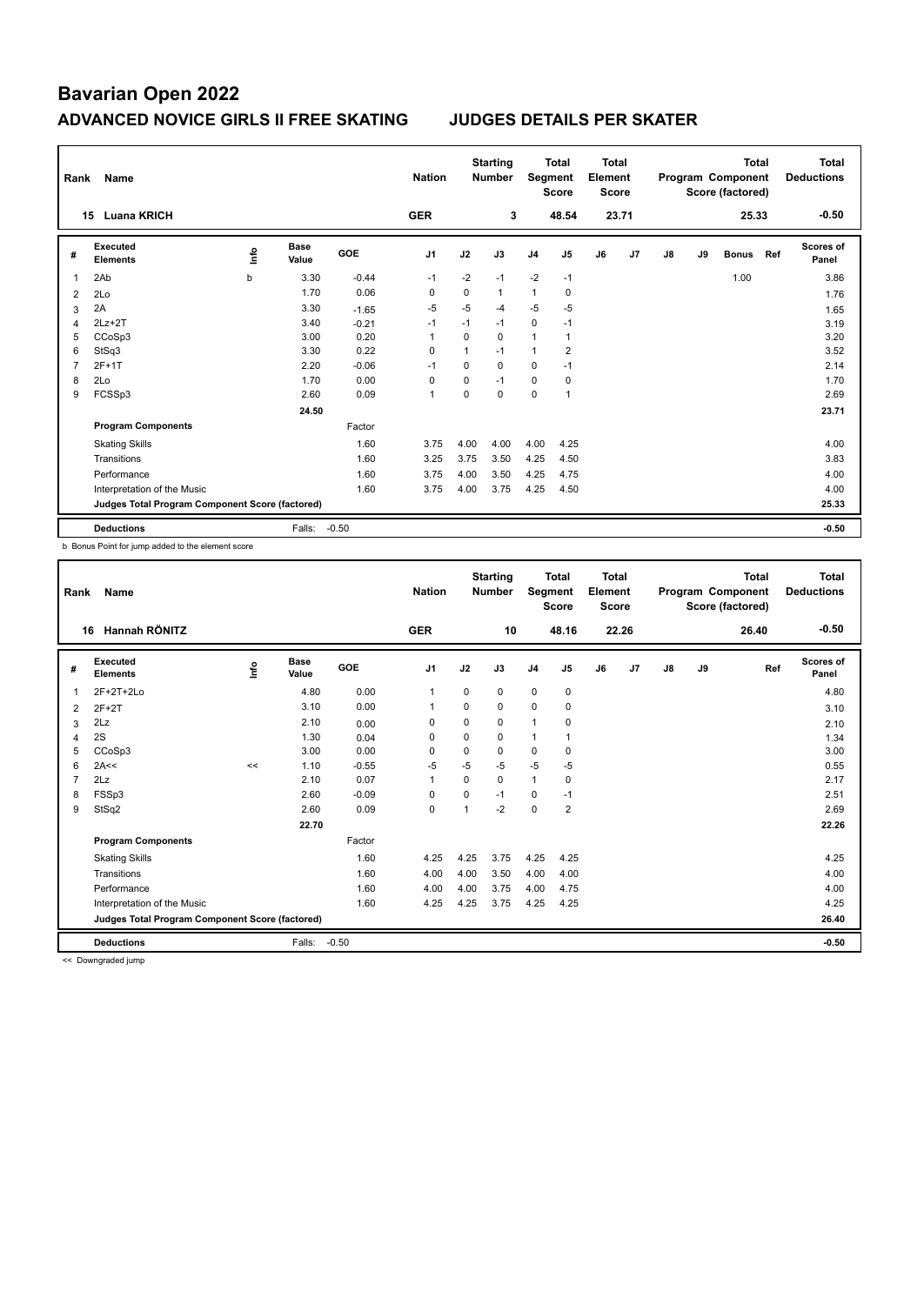| Rank | Name                                            |           |                      |            | <b>Nation</b>  |              | <b>Starting</b><br><b>Number</b> | Segment        | <b>Total</b><br><b>Score</b> | <b>Total</b><br>Element<br>Score |       |               |    | <b>Total</b><br>Program Component<br>Score (factored) | Total<br><b>Deductions</b> |
|------|-------------------------------------------------|-----------|----------------------|------------|----------------|--------------|----------------------------------|----------------|------------------------------|----------------------------------|-------|---------------|----|-------------------------------------------------------|----------------------------|
| 17   | <b>Julia MATEI</b>                              |           |                      |            | <b>GER</b>     |              | 12                               |                | 47.34                        |                                  | 21.58 |               |    | 26.26                                                 | $-0.50$                    |
| #    | <b>Executed</b><br><b>Elements</b>              | Info      | <b>Base</b><br>Value | <b>GOE</b> | J <sub>1</sub> | J2           | J3                               | J <sub>4</sub> | J <sub>5</sub>               | J6                               | J7    | $\mathsf{J}8$ | J9 | Ref                                                   | <b>Scores of</b><br>Panel  |
| 1    | $2Lz+2T$                                        |           | 3.40                 | 0.07       | 0              | $\mathbf 0$  | $\mathbf{1}$                     | $\mathbf{1}$   | $\pmb{0}$                    |                                  |       |               |    |                                                       | 3.47                       |
| 2    | 2S                                              |           | 1.30                 | 0.09       | $\overline{1}$ | $\Omega$     | $\mathbf{1}$                     | $\mathbf{1}$   | $\pmb{0}$                    |                                  |       |               |    |                                                       | 1.39                       |
| 3    | 2A<                                             | $\hat{~}$ | 2.64                 | $-1.32$    | $-5$           | $-5$         | $-5$                             | $-5$           | $-5$                         |                                  |       |               |    |                                                       | 1.32                       |
| 4    | 2A<                                             | $\prec$   | 2.64                 | $-1.15$    | $-5$           | $-4$         | $-5$                             | $-2$           | $-4$                         |                                  |       |               |    |                                                       | 1.49                       |
| 5    | 2F+2T+1Lo                                       |           | 3.60                 | 0.00       | $\Omega$       | $\Omega$     | $\Omega$                         | 0              | $-1$                         |                                  |       |               |    |                                                       | 3.60                       |
| 6    | CCoSp3                                          |           | 3.00                 | 0.10       | 0              | $\mathbf 0$  | $\mathbf{1}$                     | $\mathbf{1}$   | 0                            |                                  |       |               |    |                                                       | 3.10                       |
| 7    | 2F                                              |           | 1.80                 | 0.12       | $\overline{1}$ | $\mathbf{1}$ | 0                                | $\mathbf{1}$   | 0                            |                                  |       |               |    |                                                       | 1.92                       |
| 8    | FSSp3                                           |           | 2.60                 | 0.09       | $\Omega$       | $\mathbf 0$  | $-1$                             | $\mathbf{1}$   |                              |                                  |       |               |    |                                                       | 2.69                       |
| 9    | StSq2                                           |           | 2.60                 | 0.00       | 0              | 0            | $-1$                             | 0              | $\overline{1}$               |                                  |       |               |    |                                                       | 2.60                       |
|      |                                                 |           | 23.58                |            |                |              |                                  |                |                              |                                  |       |               |    |                                                       | 21.58                      |
|      | <b>Program Components</b>                       |           |                      | Factor     |                |              |                                  |                |                              |                                  |       |               |    |                                                       |                            |
|      | <b>Skating Skills</b>                           |           |                      | 1.60       | 4.25           | 4.50         | 4.25                             | 4.50           | 3.50                         |                                  |       |               |    |                                                       | 4.33                       |
|      | Transitions                                     |           |                      | 1.60       | 4.00           | 4.25         | 3.75                             | 4.00           | 3.25                         |                                  |       |               |    |                                                       | 3.92                       |
|      | Performance                                     |           |                      | 1.60       | 4.25           | 4.25         | 4.00                             | 4.00           | 3.50                         |                                  |       |               |    |                                                       | 4.08                       |
|      | Interpretation of the Music                     |           |                      | 1.60       | 4.00           | 4.50         | 4.25                             | 4.00           | 3.25                         |                                  |       |               |    |                                                       | 4.08                       |
|      | Judges Total Program Component Score (factored) |           |                      |            |                |              |                                  |                |                              |                                  |       |               |    |                                                       | 26.26                      |
|      | <b>Deductions</b>                               |           | Falls:               | $-0.50$    |                |              |                                  |                |                              |                                  |       |               |    |                                                       | $-0.50$                    |

< Under-rotated jump

| Rank | <b>Name</b>                                     |      |                      |         | <b>Nation</b>  |                | <b>Starting</b><br><b>Number</b> | Segment        | <b>Total</b><br><b>Score</b> | <b>Total</b><br>Element<br><b>Score</b> |       |    |    | <b>Total</b><br>Program Component<br>Score (factored) | <b>Total</b><br><b>Deductions</b> |
|------|-------------------------------------------------|------|----------------------|---------|----------------|----------------|----------------------------------|----------------|------------------------------|-----------------------------------------|-------|----|----|-------------------------------------------------------|-----------------------------------|
|      | <b>Felissia ILGEN</b><br>18                     |      |                      |         | <b>GER</b>     |                | 8                                |                | 46.34                        |                                         | 20.30 |    |    | 26.54                                                 | $-0.50$                           |
| #    | Executed<br><b>Elements</b>                     | Info | <b>Base</b><br>Value | GOE     | J <sub>1</sub> | J2             | J3                               | J <sub>4</sub> | J <sub>5</sub>               | J6                                      | J7    | J8 | J9 | Ref                                                   | <b>Scores of</b><br>Panel         |
| 1    | 1A                                              |      | 1.10                 | 0.15    | $\mathbf 1$    | 1              | 2                                | 3              | $\mathbf{1}$                 |                                         |       |    |    |                                                       | 1.25                              |
| 2    | $2Lz+2T$                                        |      | 3.40                 | $-0.98$ | $-5$           | -5             | $-3$                             | $-4$           | -5                           |                                         |       |    |    |                                                       | 2.42                              |
| 3    | $2F+2T$                                         |      | 3.10                 | 0.00    | 0              | $\mathbf 0$    | 0                                | $\mathbf 0$    | 0                            |                                         |       |    |    |                                                       | 3.10                              |
| 4    | FSSp2                                           |      | 2.30                 | $-0.08$ | $-1$           | $\Omega$       | $\Omega$                         | $-1$           | $\mathbf 0$                  |                                         |       |    |    |                                                       | 2.22                              |
| 5    | 2Lz                                             |      | 2.10                 | 0.07    | 0              | 0              | 1                                | 1              | $\mathbf 0$                  |                                         |       |    |    |                                                       | 2.17                              |
| 6    | 2F                                              |      | 1.80                 | 0.06    | 0              | $\Omega$       | $\overline{2}$                   | $\mathbf{1}$   | 0                            |                                         |       |    |    |                                                       | 1.86                              |
|      | StSq2                                           |      | 2.60                 | 0.35    | 0              | $\overline{1}$ | $\overline{1}$                   | $\overline{2}$ | $\overline{2}$               |                                         |       |    |    |                                                       | 2.95                              |
| 8    | CCoSp3                                          |      | 3.00                 | $-0.10$ | $-1$           |                | 1                                | $-1$           | $-1$                         |                                         |       |    |    |                                                       | 2.90                              |
| 9    | 2S                                              |      | 1.30                 | 0.13    | $\mathbf{1}$   | 0              | 1                                | $\mathbf{1}$   | $\mathbf{1}$                 |                                         |       |    |    |                                                       | 1.43                              |
|      |                                                 |      | 20.70                |         |                |                |                                  |                |                              |                                         |       |    |    |                                                       | 20.30                             |
|      | <b>Program Components</b>                       |      |                      | Factor  |                |                |                                  |                |                              |                                         |       |    |    |                                                       |                                   |
|      | <b>Skating Skills</b>                           |      |                      | 1.60    | 4.25           | 4.00           | 4.50                             | 4.25           | 3.75                         |                                         |       |    |    |                                                       | 4.17                              |
|      | Transitions                                     |      |                      | 1.60    | 3.75           | 3.75           | 3.75                             | 4.00           | 3.50                         |                                         |       |    |    |                                                       | 3.75                              |
|      | Performance                                     |      |                      | 1.60    | 4.25           | 4.00           | 4.50                             | 4.50           | 4.50                         |                                         |       |    |    |                                                       | 4.42                              |
|      | Interpretation of the Music                     |      |                      | 1.60    | 4.00           | 4.25           | 4.25                             | 4.50           | 4.25                         |                                         |       |    |    |                                                       | 4.25                              |
|      | Judges Total Program Component Score (factored) |      |                      |         |                |                |                                  |                |                              |                                         |       |    |    |                                                       | 26.54                             |
|      | <b>Deductions</b>                               |      | Falls:               | $-0.50$ |                |                |                                  |                |                              |                                         |       |    |    |                                                       | $-0.50$                           |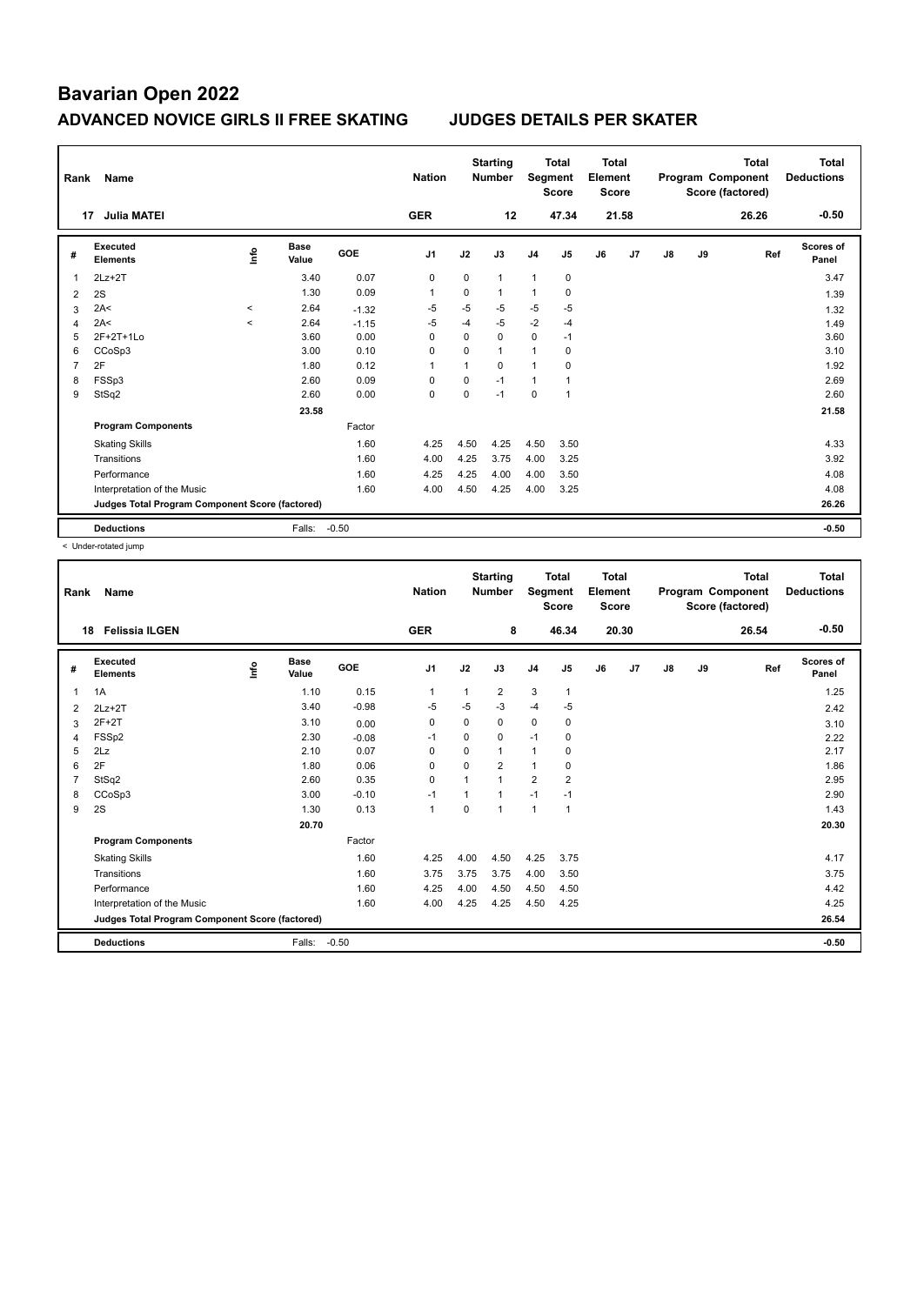| Rank           | Name                                                                           |       |                      |                 | <b>Nation</b>        |                          | <b>Starting</b><br><b>Number</b> |                  | <b>Total</b><br>Segment<br><b>Score</b> | <b>Total</b><br>Element<br><b>Score</b> |       |    |    | Program Component<br>Score (factored) | <b>Total</b> | <b>Total</b><br><b>Deductions</b> |
|----------------|--------------------------------------------------------------------------------|-------|----------------------|-----------------|----------------------|--------------------------|----------------------------------|------------------|-----------------------------------------|-----------------------------------------|-------|----|----|---------------------------------------|--------------|-----------------------------------|
|                | 19 Sharon LUIT                                                                 |       |                      |                 | <b>NED</b>           |                          | $\overline{7}$                   |                  | 45.76                                   |                                         | 22.29 |    |    | 23.47                                 |              | 0.00                              |
| #              | Executed<br><b>Elements</b>                                                    | ۴     | <b>Base</b><br>Value | GOE             | J <sub>1</sub>       | J2                       | J3                               | J4               | J5                                      | J6                                      | J7    | J8 | J9 |                                       | Ref          | Scores of<br>Panel                |
| 1              | 2Lo                                                                            |       | 1.70                 | 0.06            | $\mathbf 0$          | 0                        | $\mathbf{1}$                     | $\mathbf{1}$     | $\mathbf 0$                             |                                         |       |    |    |                                       |              | 1.76                              |
| $\overline{2}$ | 2Lz                                                                            |       | 2.10                 | $-0.07$         | 0                    | 0                        | $-2$                             | 0                | $-1$                                    |                                         |       |    |    |                                       |              | 2.03                              |
| 3              | FSSp3                                                                          |       | 2.60                 | 0.00            | 0                    | $\mathbf{1}$             | $\mathbf 0$                      | $-1$             | $\mathbf 0$                             |                                         |       |    |    |                                       |              | 2.60                              |
| $\overline{4}$ | $1A+2T$                                                                        |       | 2.40                 | 0.00            | $\mathbf 0$          | 0                        | $\mathbf 0$                      | $-1$             | $\pmb{0}$                               |                                         |       |    |    |                                       |              | 2.40                              |
| 5              | 2F+2T+2Lo                                                                      |       | 4.80                 | $-0.36$         | $-2$                 | $-2$                     | $-3$                             | $-2$             | $-2$                                    |                                         |       |    |    |                                       |              | 4.44                              |
| 6              | StSq2                                                                          |       | 2.60                 | $-0.09$         | $-1$                 | $\mathbf{1}$             | $\mathbf 0$                      | $-1$             | $\pmb{0}$                               |                                         |       |    |    |                                       |              | 2.51                              |
| $\overline{7}$ | 2Lz                                                                            |       | 2.10                 | $-0.35$         | $-1$                 | $-1$                     | $-2$                             | $-2$             | $-2$                                    |                                         |       |    |    |                                       |              | 1.75                              |
| 8              | 2F                                                                             |       | 1.80                 | 0.00            | $\Omega$             | 0                        | $\mathbf 0$                      | $\mathbf 0$      | $\mathbf 0$                             |                                         |       |    |    |                                       |              | 1.80                              |
| 9              | CCoSp3                                                                         |       | 3.00                 | 0.00            | 0                    | $\overline{1}$           | $\mathbf 0$                      | $\mathbf 0$      | $\mathbf 0$                             |                                         |       |    |    |                                       |              | 3.00                              |
|                |                                                                                |       | 23.10                |                 |                      |                          |                                  |                  |                                         |                                         |       |    |    |                                       |              | 22.29                             |
|                | <b>Program Components</b>                                                      |       |                      | Factor          |                      |                          |                                  |                  |                                         |                                         |       |    |    |                                       |              |                                   |
|                | <b>Skating Skills</b>                                                          |       |                      | 1.60            | 3.50                 | 4.25                     | 4.00                             | 3.75             | 3.50                                    |                                         |       |    |    |                                       |              | 3.75                              |
|                | Transitions                                                                    |       |                      | 1.60            | 3.50                 | 4.00                     | 3.50                             | 4.00             | 3.25                                    |                                         |       |    |    |                                       |              | 3.67                              |
|                | Performance                                                                    |       |                      | 1.60            | 3.25                 | 4.00                     | 4.00                             | 3.50             | 3.50                                    |                                         |       |    |    |                                       |              | 3.67                              |
|                | Interpretation of the Music                                                    |       |                      | 1.60            | 3.50                 | 4.00                     | 3.75                             | 3.50             | 3.25                                    |                                         |       |    |    |                                       |              | 3.58                              |
|                | Judges Total Program Component Score (factored)                                |       |                      |                 |                      |                          |                                  |                  |                                         |                                         |       |    |    |                                       |              | 23.47                             |
|                |                                                                                |       |                      |                 |                      |                          |                                  |                  |                                         |                                         |       |    |    |                                       |              |                                   |
|                | <b>Deductions</b>                                                              |       |                      |                 |                      |                          |                                  |                  |                                         |                                         |       |    |    |                                       |              | 0.00                              |
|                |                                                                                |       |                      |                 |                      |                          |                                  |                  |                                         |                                         |       |    |    |                                       |              |                                   |
|                |                                                                                |       |                      |                 |                      |                          | <b>Starting</b>                  |                  | <b>Total</b>                            | <b>Total</b>                            |       |    |    |                                       | <b>Total</b> | <b>Total</b>                      |
| Rank           | <b>Name</b>                                                                    |       |                      |                 | <b>Nation</b>        |                          | Number                           |                  | Segment<br><b>Score</b>                 | Element<br><b>Score</b>                 |       |    |    | Program Component<br>Score (factored) |              | <b>Deductions</b>                 |
|                | 20 Mia Elaine MUTH                                                             |       |                      |                 | <b>GER</b>           |                          | 5                                |                  | 45.46                                   |                                         | 21.19 |    |    | 24.27                                 |              | 0.00                              |
| #              | <b>Executed</b><br><b>Elements</b>                                             | ۴ů    | <b>Base</b><br>Value | GOE             | J1                   | J2                       | J3                               | J4               | J5                                      | J6                                      | J7    | J8 | J9 |                                       | Ref          | Scores of<br>Panel                |
|                |                                                                                |       |                      |                 |                      |                          |                                  |                  |                                         |                                         |       |    |    |                                       |              |                                   |
| 1              | $2S+2T$                                                                        |       | 2.60                 | 0.09            | $\mathbf 0$          | $\mathbf{1}$             | $\mathbf{1}$                     | 0                | $\mathbf{1}$                            |                                         |       |    |    |                                       |              | 2.69                              |
| $\overline{2}$ | $2Lz+2T$                                                                       |       | 3.40                 | 0.00            | 0                    | 0                        | $\mathbf 0$                      | 0                | 0                                       |                                         |       |    |    |                                       |              | 3.40                              |
| 3              | 2A<                                                                            | $\,<$ | 2.64                 | $-0.70$         | $-3$                 | $-3$                     | $-2$                             | $-2$             | $-3$                                    |                                         |       |    |    |                                       |              | 1.94                              |
| 4<br>5         | 2Lo                                                                            |       | 1.70<br>3.00         | $-0.06$<br>0.00 | $-1$<br>$\mathbf{1}$ | $\pmb{0}$<br>$\mathbf 0$ | $-2$<br>$-2$                     | $\mathbf 0$<br>0 | $\pmb{0}$<br>$\pmb{0}$                  |                                         |       |    |    |                                       |              | 1.64                              |
| 6              | CCoSp3<br>2F                                                                   |       | 1.80                 | $-0.06$         | $-1$                 | 0                        | $\mathbf 0$                      | $\mathbf 0$      | $-1$                                    |                                         |       |    |    |                                       |              | 3.00<br>1.74                      |
| $\overline{7}$ | 2Lz                                                                            |       | 2.10                 | 0.00            | $\mathbf 0$          | $\pmb{0}$                | $\mathbf 0$                      | $\mathbf 0$      | $\pmb{0}$                               |                                         |       |    |    |                                       |              | 2.10                              |
| 8              | FSSp3                                                                          |       | 2.60                 | $-0.52$         | $-1$                 | $-3$                     | $-3$                             | $-1$             | $-2$                                    |                                         |       |    |    |                                       |              | 2.08                              |
| 9              | StSq2                                                                          |       | 2.60                 | 0.00            | $\Omega$             | $\mathbf 0$              | $-2$                             | $\mathbf 0$      | $\mathbf{1}$                            |                                         |       |    |    |                                       |              | 2.60                              |
|                |                                                                                |       | 22.44                |                 |                      |                          |                                  |                  |                                         |                                         |       |    |    |                                       |              | 21.19                             |
|                | <b>Program Components</b>                                                      |       |                      | Factor          |                      |                          |                                  |                  |                                         |                                         |       |    |    |                                       |              |                                   |
|                |                                                                                |       |                      |                 |                      |                          |                                  |                  |                                         |                                         |       |    |    |                                       |              |                                   |
|                | <b>Skating Skills</b>                                                          |       |                      | 1.60            | 3.75                 | 4.00                     | 3.50                             | 4.00             | 3.75                                    |                                         |       |    |    |                                       |              | 3.83                              |
|                | Transitions                                                                    |       |                      | 1.60            | 3.50                 | 3.75                     | 3.25                             | 4.00             | 3.75                                    |                                         |       |    |    |                                       |              | 3.67                              |
|                | Performance                                                                    |       |                      | 1.60            | 3.75                 | 4.00                     | 3.75                             | 4.00             | 4.00                                    |                                         |       |    |    |                                       |              | 3.92                              |
|                | Interpretation of the Music<br>Judges Total Program Component Score (factored) |       |                      | 1.60            | 3.75                 | 4.00                     | 3.75                             | 3.75             | 3.50                                    |                                         |       |    |    |                                       |              | 3.75<br>24.27                     |

< Under-rotated jump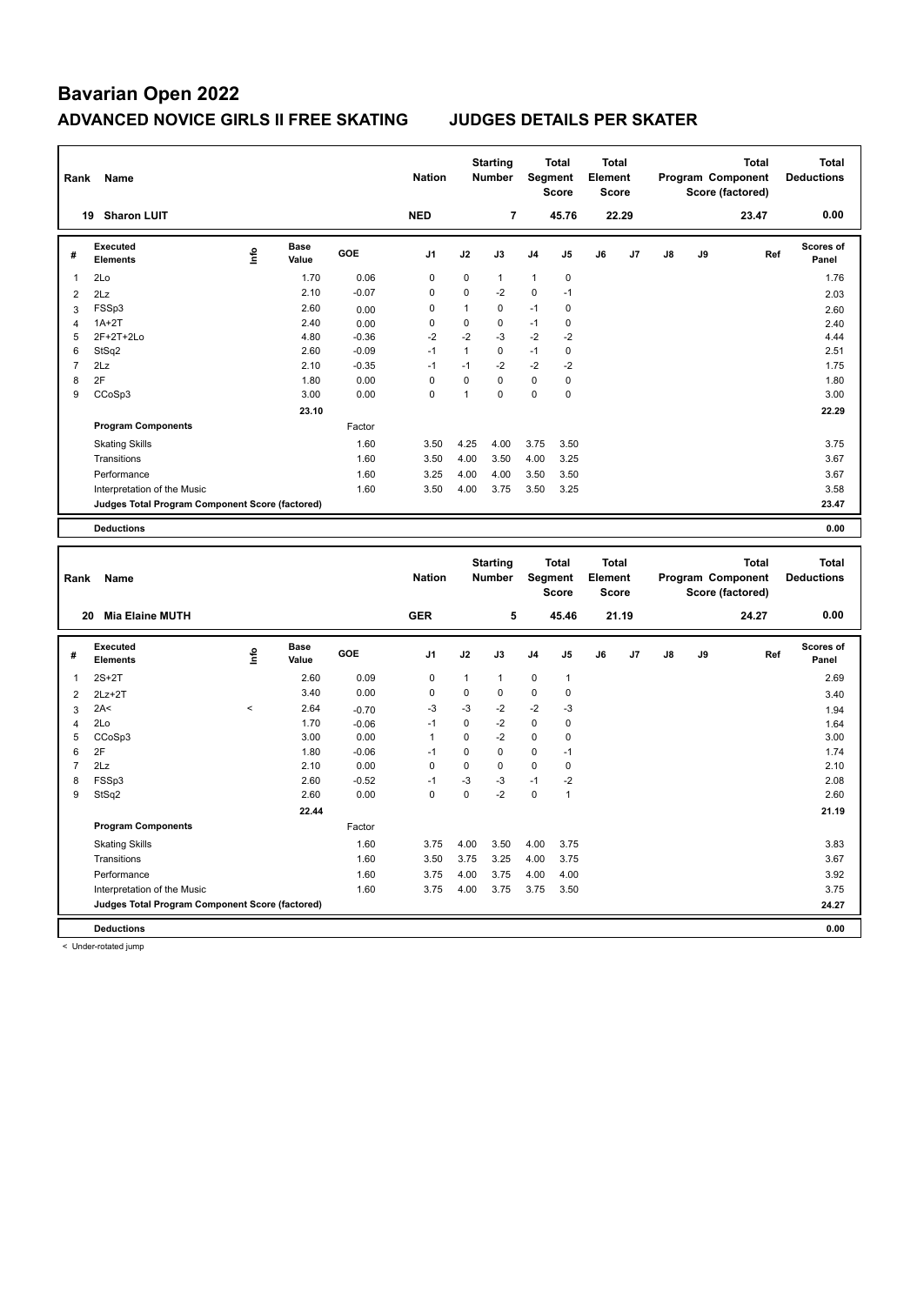| Rank           | Name                                            |    |                      |            | <b>Nation</b>  |             | <b>Starting</b><br><b>Number</b> | Segment        | <b>Total</b><br><b>Score</b> | <b>Total</b><br>Element<br><b>Score</b> |       |               |    | <b>Total</b><br>Program Component<br>Score (factored) | Total<br><b>Deductions</b> |
|----------------|-------------------------------------------------|----|----------------------|------------|----------------|-------------|----------------------------------|----------------|------------------------------|-----------------------------------------|-------|---------------|----|-------------------------------------------------------|----------------------------|
| 21             | <b>EIII KANKARE</b>                             |    |                      |            | <b>LUX</b>     |             | 4                                |                | 44.86                        |                                         | 20.93 |               |    | 24.93                                                 | $-1.00$                    |
| #              | Executed<br><b>Elements</b>                     | ۴  | <b>Base</b><br>Value | <b>GOE</b> | J <sub>1</sub> | J2          | J3                               | J <sub>4</sub> | J5                           | J6                                      | J7    | $\mathsf{J}8$ | J9 | Ref                                                   | <b>Scores of</b><br>Panel  |
| 1              | 3S<<                                            | << | 1.30                 | $-0.65$    | $-5$           | $-5$        | $-5$                             | $-5$           | $-5$                         |                                         |       |               |    |                                                       | 0.65                       |
| 2              | 2A<<                                            | << | 1.10                 | $-0.55$    | $-5$           | -5          | $-5$                             | $-5$           | $-5$                         |                                         |       |               |    |                                                       | 0.55                       |
| 3              | $2F+2Lo$                                        |    | 3.50                 | 0.00       | $\Omega$       | $\Omega$    | $\Omega$                         | $\mathbf{1}$   | $-2$                         |                                         |       |               |    |                                                       | 3.50                       |
| 4              | CCoSp3                                          |    | 3.00                 | 0.20       | $\Omega$       | 1           | $\mathbf{1}$                     | 0              |                              |                                         |       |               |    |                                                       | 3.20                       |
| 5              | StSq2                                           |    | 2.60                 | 0.00       | $\Omega$       | $\Omega$    | $-2$                             | 0              |                              |                                         |       |               |    |                                                       | 2.60                       |
| 6              | 2Lz+2Lo+1T                                      |    | 4.20                 | 0.00       | 0              | $\mathbf 0$ | $\mathbf 0$                      | $\mathbf{1}$   | $\mathbf 0$                  |                                         |       |               |    |                                                       | 4.20                       |
| $\overline{7}$ | 2Lzq                                            | q  | 2.10                 | $-0.42$    | $-2$           | $-3$        | $-2$                             | $-1$           | $-2$                         |                                         |       |               |    |                                                       | 1.68                       |
| 8              | 2F                                              |    | 1.80                 | 0.06       | $\Omega$       | $\mathbf 0$ | $\mathbf{1}$                     | $\mathbf{1}$   | $-2$                         |                                         |       |               |    |                                                       | 1.86                       |
| 9              | FCSSp3                                          |    | 2.60                 | 0.09       | 0              | $\Omega$    | $\overline{ }$                   | $\mathbf{1}$   | 0                            |                                         |       |               |    |                                                       | 2.69                       |
|                |                                                 |    | 22.20                |            |                |             |                                  |                |                              |                                         |       |               |    |                                                       | 20.93                      |
|                | <b>Program Components</b>                       |    |                      | Factor     |                |             |                                  |                |                              |                                         |       |               |    |                                                       |                            |
|                | <b>Skating Skills</b>                           |    |                      | 1.60       | 3.75           | 4.00        | 3.75                             | 4.00           | 3.50                         |                                         |       |               |    |                                                       | 3.83                       |
|                | Transitions                                     |    |                      | 1.60       | 4.00           | 3.75        | 4.00                             | 4.50           | 3.50                         |                                         |       |               |    |                                                       | 3.92                       |
|                | Performance                                     |    |                      | 1.60       | 3.50           | 4.00        | 3.75                             | 4.25           | 3.75                         |                                         |       |               |    |                                                       | 3.83                       |
|                | Interpretation of the Music                     |    |                      | 1.60       | 4.00           | 4.00        | 4.00                             | 4.25           | 3.75                         |                                         |       |               |    |                                                       | 4.00                       |
|                | Judges Total Program Component Score (factored) |    |                      |            |                |             |                                  |                |                              |                                         |       |               |    |                                                       | 24.93                      |
|                | <b>Deductions</b>                               |    | Falls:               | $-1.00$    |                |             |                                  |                |                              |                                         |       |               |    |                                                       | $-1.00$                    |

<< Downgraded jump q Jump landed on the quarter

| Rank           | Name                                            |      |                      |         | <b>Nation</b>  |             | <b>Starting</b><br><b>Number</b> | Segment        | <b>Total</b><br><b>Score</b> | Total<br>Element<br><b>Score</b> |       |    |    | <b>Total</b><br>Program Component<br>Score (factored) | <b>Total</b><br><b>Deductions</b> |
|----------------|-------------------------------------------------|------|----------------------|---------|----------------|-------------|----------------------------------|----------------|------------------------------|----------------------------------|-------|----|----|-------------------------------------------------------|-----------------------------------|
| 22             | <b>Antonia WEBER</b>                            |      |                      |         | <b>GER</b>     |             | 6                                |                | 43.64                        |                                  | 19.71 |    |    | 24.93                                                 | $-1.00$                           |
| #              | Executed<br><b>Elements</b>                     | Info | <b>Base</b><br>Value | GOE     | J <sub>1</sub> | J2          | J3                               | J <sub>4</sub> | J <sub>5</sub>               | J6                               | J7    | J8 | J9 | Ref                                                   | <b>Scores of</b><br>Panel         |
| $\mathbf{1}$   | 2F+2Lo+2T                                       |      | 4.80                 | 0.00    | 0              | $\mathbf 0$ | 0                                | $\mathbf 0$    | $\mathbf 0$                  |                                  |       |    |    |                                                       | 4.80                              |
| 2              | 3S<<                                            | <<   | 1.30                 | $-0.65$ | $-5$           | $-5$        | $-5$                             | $-5$           | $-5$                         |                                  |       |    |    |                                                       | 0.65                              |
| 3              | 2Lo                                             |      | 1.70                 | 0.11    | -1             | 0           | 1                                | 1              | 0                            |                                  |       |    |    |                                                       | 1.81                              |
| 4              | FSSp2                                           |      | 2.30                 | $-0.08$ | $\Omega$       | $\Omega$    | $\Omega$                         | $-1$           | $-1$                         |                                  |       |    |    |                                                       | 2.22                              |
| 5              | 2F                                              |      | 1.80                 | 0.18    | $\overline{1}$ |             | $\mathbf{1}$                     | $\mathbf{1}$   | $\overline{1}$               |                                  |       |    |    |                                                       | 1.98                              |
| 6              | StSq3                                           |      | 3.30                 | 0.11    | -1             | $\Omega$    | $\Omega$                         | $\mathbf{1}$   | $\mathbf 0$                  |                                  |       |    |    |                                                       | 3.41                              |
| $\overline{7}$ | 2Lz!q                                           |      | 2.10                 | $-1.05$ | $-5$           | $-5$        | $-5$                             | $-5$           | $-5$                         |                                  |       |    |    |                                                       | 1.05                              |
| 8              | $1A+2Tq$                                        | q    | 2.40                 | $-0.30$ | $-2$           | $-3$        | $-2$                             | $-2$           | $-5$                         |                                  |       |    |    |                                                       | 2.10                              |
| 9              | CCoSp2V                                         |      | 1.88                 | $-0.19$ | $-1$           | 0           | $\Omega$                         | $-2$           | $-2$                         |                                  |       |    |    |                                                       | 1.69                              |
|                |                                                 |      | 21.58                |         |                |             |                                  |                |                              |                                  |       |    |    |                                                       | 19.71                             |
|                | <b>Program Components</b>                       |      |                      | Factor  |                |             |                                  |                |                              |                                  |       |    |    |                                                       |                                   |
|                | <b>Skating Skills</b>                           |      |                      | 1.60    | 4.25           | 4.00        | 4.25                             | 3.75           | 3.50                         |                                  |       |    |    |                                                       | 4.00                              |
|                | Transitions                                     |      |                      | 1.60    | 3.75           | 3.75        | 3.75                             | 3.75           | 3.25                         |                                  |       |    |    |                                                       | 3.75                              |
|                | Performance                                     |      |                      | 1.60    | 3.75           | 3.75        | 4.00                             | 4.00           | 3.50                         |                                  |       |    |    |                                                       | 3.83                              |
|                | Interpretation of the Music                     |      |                      | 1.60    | 4.25           | 4.00        | 3.75                             | 4.25           | 3.25                         |                                  |       |    |    |                                                       | 4.00                              |
|                | Judges Total Program Component Score (factored) |      |                      |         |                |             |                                  |                |                              |                                  |       |    |    |                                                       | 24.93                             |
|                | <b>Deductions</b>                               |      | Falls:               | $-1.00$ |                |             |                                  |                |                              |                                  |       |    |    |                                                       | $-1.00$                           |

<< Downgraded jump ! Not clear edge q Jump landed on the quarter